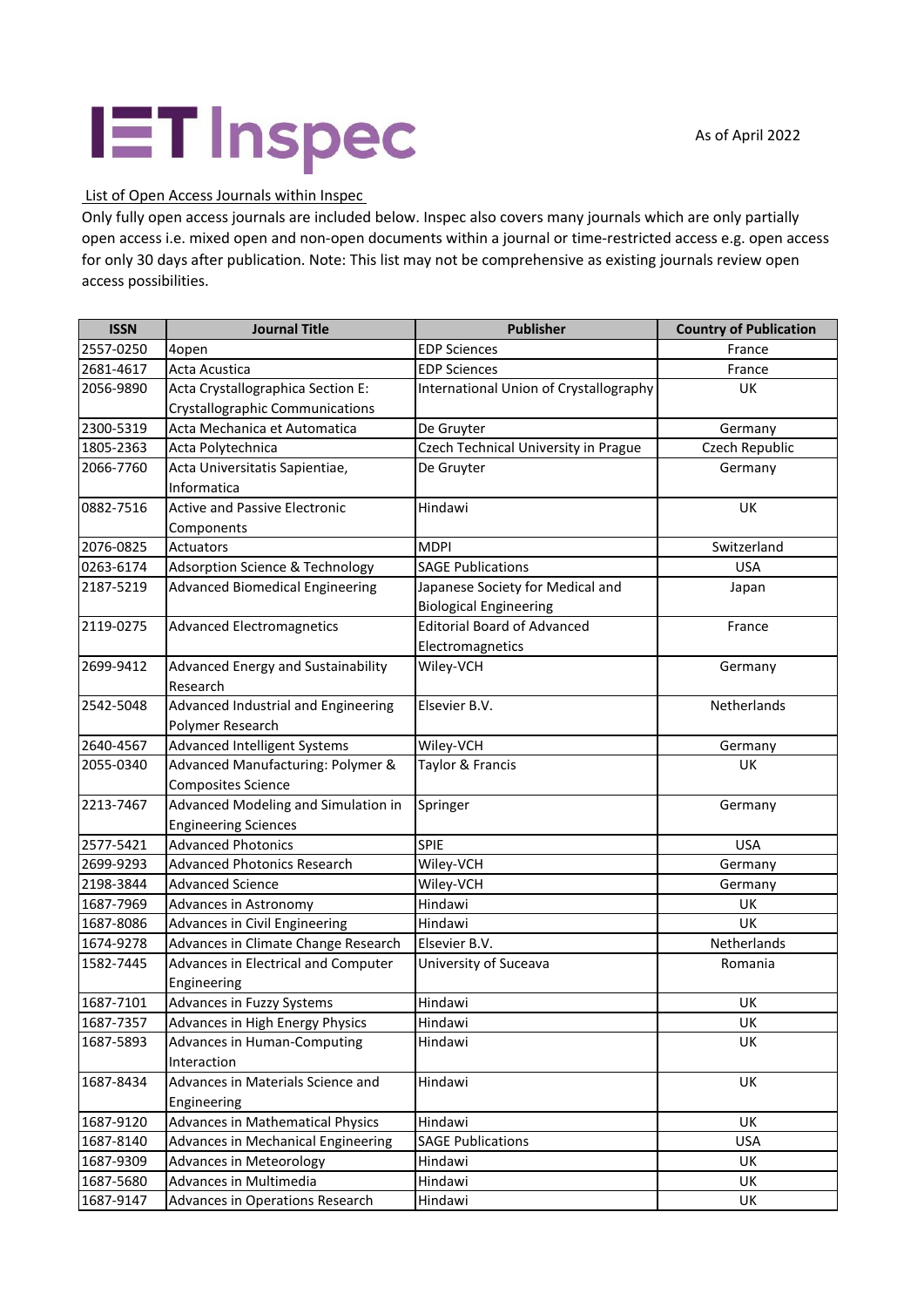| 2374-6149 | <b>Advances in Physics: X</b>             | Taylor & Francis                       | UK            |
|-----------|-------------------------------------------|----------------------------------------|---------------|
| 0730-6679 | <b>Advances in Polymer Technology</b>     | Hindawi                                | UK            |
| 2226-4310 | Aerospace                                 | <b>MDPI</b>                            | Switzerland   |
| 1936-0282 | African Journal of Information Systems    | Kennesaw State University Digital      | <b>USA</b>    |
|           |                                           | Commons                                |               |
| 2523-398X | AI Perspectives                           | Springer                               | Germany       |
| 2090-4479 | Ain Shams Engineering Journal             | Elsevier B.V.                          | Netherlands   |
| 2158-3226 | <b>AIP Advances</b>                       | <b>AIP Publishing</b>                  | <b>USA</b>    |
| 1110-0168 | Alexandria Engineering Journal            | Elsevier B.V.                          | Netherlands   |
| 1999-4893 | Algorithms                                | <b>MDPI</b>                            | Switzerland   |
| 1748-7188 | Algorithms for Molecular Biology          | Springer                               | Germany       |
| 2766-9645 | All Earth                                 | Taylor & Francis                       | UK            |
| 0001-3765 | Anais da Academia Brasileira de           | <b>Brazilian Academy of Sciences</b>   | <b>Brazil</b> |
|           | Ciencias                                  |                                        |               |
| 2590-1346 | Analytica Chimica Acta: X                 | Elsevier B.V.                          | Netherlands   |
| 0992-7689 | Annales Geophysicae                       | European Geophysical Union             | Germany       |
| 0021-2571 | Annali dell'Istituto Superiore di Sanita  | Istituto Superiore di Sanita           | Italy         |
| 1347-4464 | <b>Annals of Business Administrative</b>  | <b>Global Business Research Center</b> | Japan         |
|           | Science                                   |                                        |               |
| 1947-5683 | Annals of GIS                             | Taylor & Francis                       | UK            |
| 0972-5423 | Annals of Library and Information         | National Institute of Science          | India         |
|           | <b>Studies</b>                            | Communication and Information          |               |
|           |                                           | Resources                              |               |
| 2473-2877 | APL Bioengineering                        | AIP Publishing                         | <b>USA</b>    |
| 2166-532X | <b>APL Materials</b>                      | AIP Publishing                         | <b>USA</b>    |
| 2378-0967 | <b>APL Photonics</b>                      | <b>AIP Publishing</b>                  | <b>USA</b>    |
| 1176-2322 | <b>Applied Bionics and Biomechanics</b>   | Hindawi                                | UK            |
| 1687-9724 | <b>Applied Computational Intelligence</b> | Hindawi                                | UK            |
|           | and Soft Computing                        |                                        |               |
| 2255-8691 | <b>Applied Computer Systems</b>           | De Gruyter                             | Germany       |
| 2364-8228 | <b>Applied Network Science</b>            | Springer                               | Germany       |
| 1617-8106 | <b>Applied Rheology</b>                   | De Gruyter                             | Germany       |
| 2076-3417 | <b>Applied Sciences</b>                   | <b>MDPI</b>                            | Switzerland   |
| 2571-5577 | Applied System Innovation                 | <b>MDPI</b>                            | Switzerland   |
| 2190-5487 | <b>Applied Water Science</b>              | Springer                               | Germany       |
| 2048-7703 | APSIPA Transactions on Signal and         | <b>Cambridge University Press</b>      | UK            |
|           | <b>Information Processing</b>             |                                        |               |
| 2468-550X | <b>Aquaculture and Fisheries</b>          | Elsevier B.V.                          | Netherlands   |
| 1878-5352 | Arabian Journal of Chemistry              | Elsevier B.V.                          | Netherlands   |
| 2073-4433 | Atmosphere                                | <b>MDPI</b>                            | Switzerland   |
| 2590-1621 | Atmospheric Environment: X                | Elsevier B.V.                          | Netherlands   |
| 2218-2004 | Atoms                                     | <b>MDPI</b>                            | Switzerland   |
| 1449-8618 | Australasian Journal of Information       | Australasian Association for           | Australia     |
|           | Systems                                   | <b>Information Systems</b>             |               |
| 2300-0929 | Autex Research Journal                    | De Gruyter                             | Germany       |
| 1224-2780 | Balkan Journal of Geometry and Its        | <b>Balkan Society of Geometers</b>     | Romania       |
|           | Applications                              |                                        |               |
| 1822-427X | Baltic Journal of Road and Bridge         | <b>Riga Technical University</b>       | Latvia        |
|           | Engineering                               |                                        |               |
| 2313-0105 | <b>Batteries</b>                          | <b>MDPI</b>                            | Switzerland   |
| 2058-6345 | <b>Big Data Analytics</b>                 | Springer                               | Germany       |
| 2504-2289 | <b>Big Data and Cognitive Computing</b>   | <b>MDPI</b>                            | Switzerland   |
| 2096-4471 | <b>Big Earth Data</b>                     | Taylor & Francis                       | UK            |
| 2117-4458 | <b>BIO Web of Conferences</b>             | <b>EDP Sciences</b>                    | France        |
| 2452-199X | <b>Bioactive Materials</b>                | Elsevier B.V.                          | Netherlands   |
| 1756-0381 | <b>BioData Mining</b>                     | Springer                               | Germany       |
| 2306-5354 | Bioengineering                            | <b>MDPI</b>                            | Switzerland   |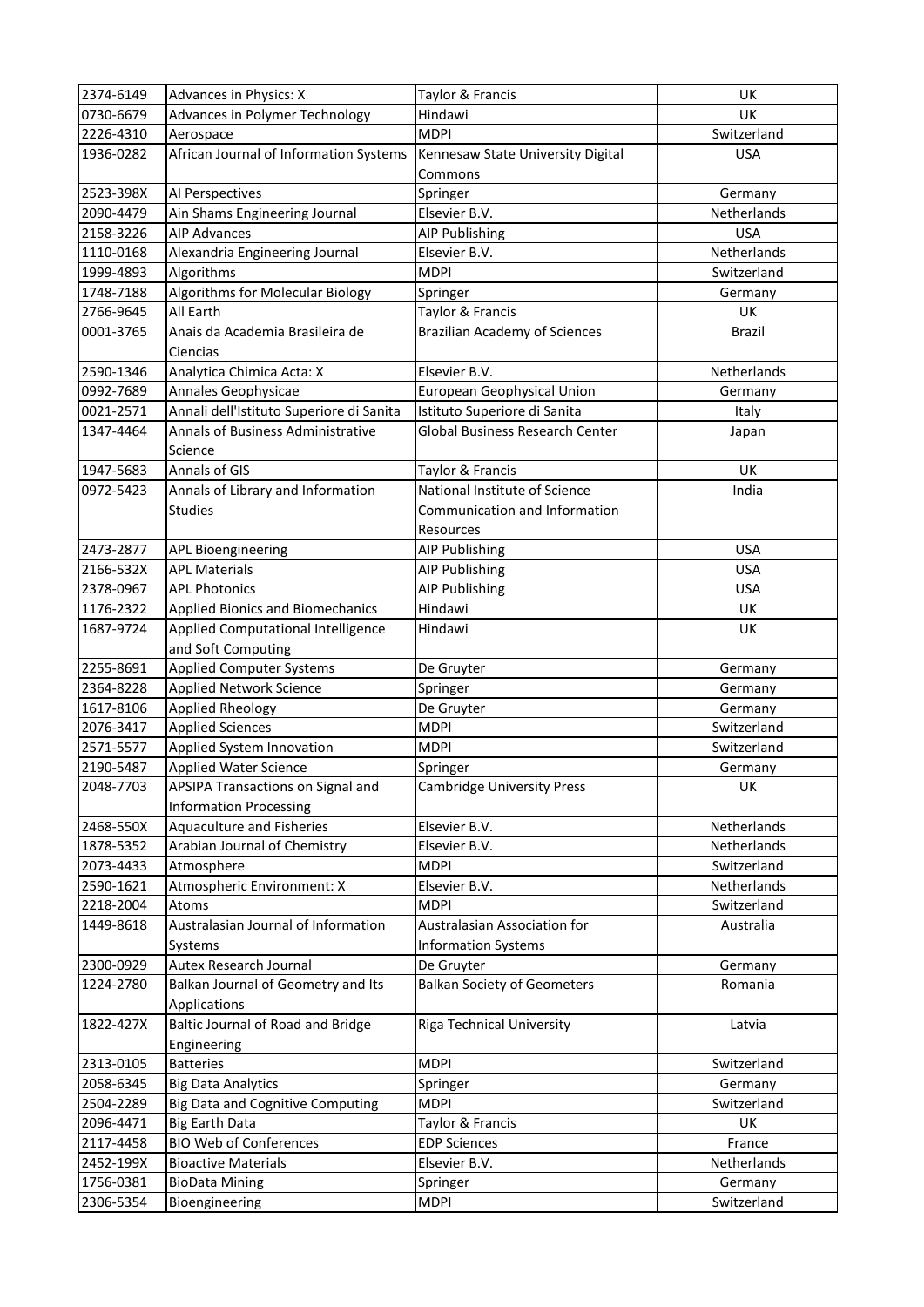| 1475-925X | <b>BioMedical Engineering OnLine</b>          | Springer                              | Germany     |
|-----------|-----------------------------------------------|---------------------------------------|-------------|
| 2189-4779 | <b>Biophysics and Physicobiology</b>          | <b>Biophysical Society of Japan</b>   | Japan       |
| 2079-6374 | <b>Biosensors</b>                             | <b>MDPI</b>                           | Switzerland |
| 2405-4518 | <b>Biosurface and Biotribology</b>            | <b>IET</b>                            | <b>UK</b>   |
| 2673-6284 | <b>BioTech</b>                                | <b>MDPI</b>                           | Switzerland |
| 2215-017X | <b>Biotechnology Reports</b>                  | Elsevier B.V.                         | Netherlands |
| 1471-2105 | <b>BMC Bioinformatics</b>                     | Springer                              | Germany     |
| 2524-4426 | <b>BMC Biomedical Engineering</b>             | Springer                              | Germany     |
| 1472-6750 | <b>BMC Biotechnology</b>                      | Springer                              | Germany     |
| 0366-3175 | Boletin de la Sociedad Espanola de            | Elsevier B.V.                         | Netherlands |
|           | Ceramica y Vidrio                             |                                       |             |
| 2198-4018 | <b>Brain Informatics</b>                      | Springer                              | Germany     |
| 2075-5309 | <b>Buildings</b>                              | <b>MDPI</b>                           | Switzerland |
| 1847-9375 | <b>Business Systems Research Journal</b>      | De Gruyter                            | Germany     |
| 2468-2322 | CAAI Transactions on Intelligence             | IET, CAAI and Chongqing University of | UK          |
|           | Technology                                    | Technology                            |             |
| 2637-9368 | Carbon Energy                                 | Wiley                                 | <b>USA</b>  |
| 2588-9133 | <b>Carbon Resources Conversion</b>            | Elsevier B.V.                         | Netherlands |
| 1843-7583 | Carpathian Journal of Electrical              | UTPress/Technical University of Cluj- | Romania     |
|           | Engineering                                   | Napoca                                |             |
| 2214-5095 | <b>Case Studies in Construction Materials</b> | Elsevier B.V.                         | Netherlands |
|           |                                               |                                       |             |
| 2214-157X | Case Studies in Thermal Engineering           | Elsevier B.V.                         | Netherlands |
| 2073-4344 | Catalysts                                     | <b>MDPI</b>                           | Switzerland |
| 1933-6918 | Cell Adhesion & Migration                     | Taylor & Francis                      | UK          |
| 2590-0544 | Chaos, Solitons & Fractals: X                 | Elsevier B.V.                         | Netherlands |
| 2305-7084 | ChemEngineering                               | <b>MDPI</b>                           | Switzerland |
| 0352-9568 | Chemical and Biochemical Engineering          | Croatian Society of Chemical          | Croatia     |
|           | Quarterly                                     | Engineers                             |             |
| 2590-1400 | Chemical Engineering Science: X               | Elsevier B.V.                         | Netherlands |
| 2227-9040 | Chemosensors                                  | <b>MDPI</b>                           | Switzerland |
| 2096-5192 | China Geology                                 | Elsevier B.V.                         | Netherlands |
| 2096-1529 | Chinese Journal of Electrical                 | <b>IEEE</b>                           | <b>USA</b>  |
|           | Engineering                                   |                                       |             |
| 1000-9345 | Chinese Journal of Mechanical                 | Springer                              | Germany     |
|           | Engineering                                   |                                       |             |
| 1330-1136 | CIT. Journal of Computing and                 | University of Zagreb                  | Croatia     |
|           | <b>Information Technology</b>                 |                                       |             |
| 2199-6512 | Civil and Environmental Engineering           | De Gruyter                            | Germany     |
| 2450-8594 | Civil and Environmental Engineering           | De Gruyter                            | Germany     |
|           | Reports                                       |                                       |             |
| 2571-8797 | Clean Technologies                            | <b>MDPI</b>                           | Switzerland |
| 2212-0963 | Climate Risk Management                       | Elsevier B.V.                         | Netherlands |
| 2405-8807 | <b>Climate Services</b>                       | Elsevier B.V.                         | Netherlands |
| 2079-6412 | Coatings                                      | <b>MDPI</b>                           | Switzerland |
| 2331-1916 | <b>Cogent Engineering</b>                     | Taylor & Francis                      | UK          |
| 2331-1932 | Cogent Food & Agriculture                     | Taylor & Francis                      | <b>UK</b>   |
| 2517-7567 | Cognitive Computation and Systems             | <b>IET and Shenzhen University</b>    | UK          |
| 2504-5377 | <b>Colloids and Interfaces</b>                | <b>MDPI</b>                           | Switzerland |
| 2038-0909 | Communications in Applied and                 | De Gruyter                            | Germany     |
|           | <b>Industrial Mathematics</b>                 |                                       |             |
| 2399-3650 | <b>Communications Physics</b>                 | Nature Publishing Group               | UK          |
| 1076-2787 | Complexity                                    | Hindawi                               | UK          |
| 0963-6935 | <b>Composite and Advanced Materials</b>       | <b>SAGE Publications</b>              | <b>USA</b>  |
| 2079-3197 | Computation                                   | <b>MDPI</b>                           | Switzerland |
| 2001-0370 | <b>Computational and Structural</b>           | Elsevier B.V.                         | Netherlands |
|           | <b>Biotechnology Journal</b>                  |                                       |             |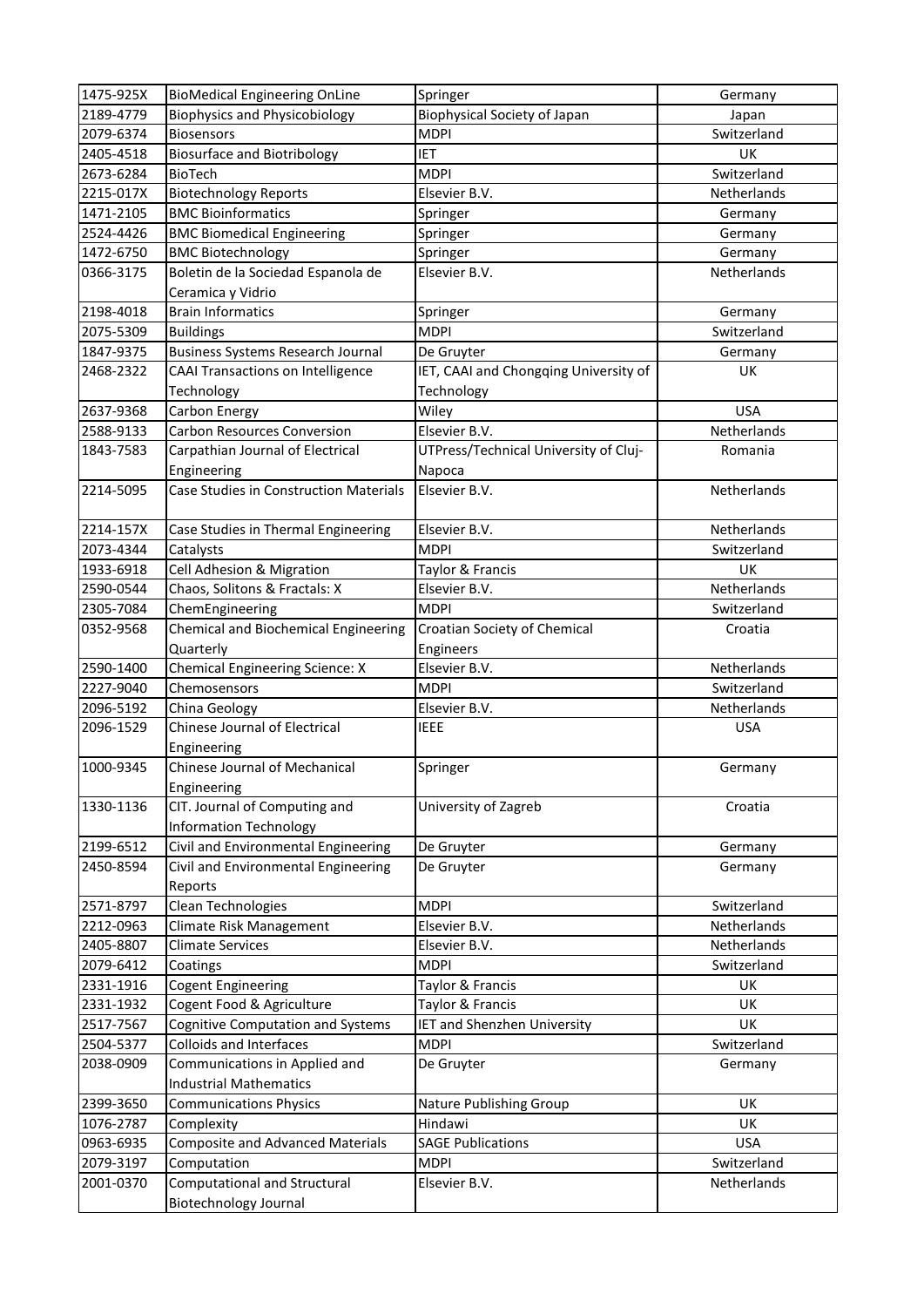| 2220-721X | Computational Ecology and Software                                        | International Academy of Ecology and                      | China       |
|-----------|---------------------------------------------------------------------------|-----------------------------------------------------------|-------------|
|           |                                                                           | <b>Environmental Sciences</b>                             |             |
| 1687-5265 | Computational Intelligence and<br>Neuroscience                            | Hindawi                                                   | UK          |
| 0891-2017 | <b>Computational Linguistics</b>                                          | <b>MIT Press</b>                                          | <b>USA</b>  |
| 2096-0433 | Computational Visual Media                                                | Springer                                                  | Germany     |
| 2469-9322 | <b>Computer Assisted Surgery</b>                                          | Taylor & Francis                                          | UK          |
| 0134-2452 | <b>Computer Optics</b>                                                    | ICSTI: On behalf of Image Processing                      | Russia      |
|           |                                                                           | Systems Institute (IPSI) RAS                              |             |
| 1820-0214 | Computer Science and Information<br>Systems                               | <b>ComSIS Consortium</b>                                  | Serbia      |
| 2073-431X | Computers                                                                 | <b>MDPI</b>                                               | Switzerland |
| 1546-6086 | Concepts in Magnetic Resonance Part<br>A: Bridging Education and Research | Hindawi                                                   | <b>UK</b>   |
| 2410-3896 | <b>Condensed Matter</b>                                                   | <b>MDPI</b>                                               | Switzerland |
| 1606-867X | Condensed Matter and Interphases                                          | ICSTI: On behalf of Voronezh State<br>University          | Russia      |
| 1607-324X | <b>Condensed Matter Physics</b>                                           | <b>Institute for Condensed Matter</b><br>Physics          | Ukraine     |
| 1555-4309 | Contrast Media & Molecular Imaging                                        | Hindawi                                                   | UK          |
| 1848-0225 | Croatian Operational Research Review                                      | Croatian Operational Research Society                     | Croatia     |
| 2073-4352 | Crystals                                                                  | <b>MDPI</b>                                               | Switzerland |
| 2096-0042 | <b>CSEE Journal of Power and Energy</b><br>Systems                        | <b>IEEE</b>                                               | <b>USA</b>  |
| 2364-5504 | <b>Current Directions in Biomedical</b>                                   | De Gruyter                                                | Germany     |
|           | Engineering                                                               |                                                           |             |
| 2353-7396 | Curved and Layered Structures                                             | De Gruyter                                                | Germany     |
| 1314-4081 | Cybernetics and Information<br>Technologies                               | De Gruyter                                                | Germany     |
| 2523-3246 | Cybersecurity                                                             | Springer                                                  | Germany     |
| 1947-6337 | CyTA - Journal of Food                                                    | Taylor & Francis                                          | UK          |
| 2306-5729 | Data                                                                      | <b>MDPI</b>                                               | Switzerland |
| 2641-435X | Data Intelligence                                                         | <b>MIT Press</b>                                          | <b>USA</b>  |
| 2364-1185 | Data Science and Engineering                                              | Springer                                                  | Germany     |
| 1758-0463 | Database: The Journal of Biological                                       | <b>Oxford University Press</b>                            | <b>UK</b>   |
| 2053-4701 | Databases and Curation<br>Design Science                                  | <b>Cambridge University Press</b>                         | UK          |
| 1568-5551 | Designed Monomers and Polymers                                            | Taylor & Francis                                          | UK          |
| 2411-9660 | Designs                                                                   | <b>MDPI</b>                                               | Switzerland |
| 2075-4418 | Diagnostics                                                               | <b>MDPI</b>                                               | Switzerland |
| 2352-8648 | Digital Communications and Networks                                       | Elsevier B.V.                                             | Netherlands |
| 1026-0226 | Discrete Dynamics in Nature and<br>Society                                | Hindawi                                                   | UK          |
| 1365-8050 | Discrete Mathematics & Theoretical<br>Computer Science                    | Maison de l'Informatique et des<br>Mathmatiques Discretes | France      |
| 2504-446X | Drones                                                                    | <b>MDPI</b>                                               | Switzerland |
| 1071-7544 | Drug Delivery                                                             | Taylor & Francis                                          | UK          |
| 2267-1242 | E3S Web of Conferences                                                    | <b>EDP Sciences</b>                                       | France      |
| 2333-5084 | Earth and Space Science                                                   | Wiley                                                     | <b>USA</b>  |
| 1880-5981 | Earth, Planets and Space                                                  | Springer                                                  | Germany     |
| 1331-677X | Economic Research-Ekonomska<br>Istrazivanja                               | Taylor & Francis                                          | UK          |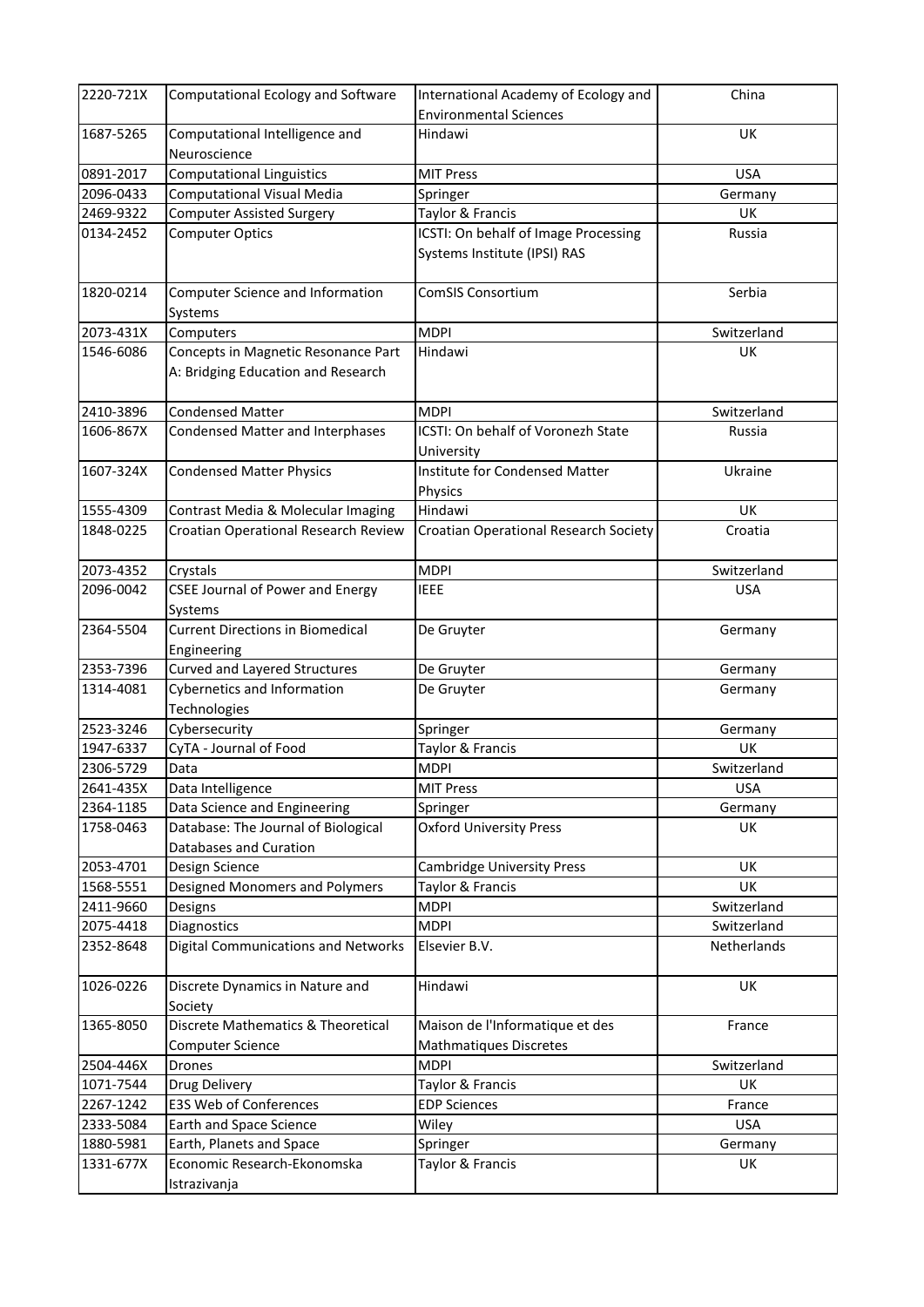| 1847-8948 | e-GFOS Electronic Journal of the                  | Faculty of Civil Engineering Osijek | Croatia            |
|-----------|---------------------------------------------------|-------------------------------------|--------------------|
|           | Faculty of Civil Engineering Osijek               |                                     |                    |
| 1110-8665 | Egyptian Informatics Journal                      | Elsevier B.V.                       | Netherlands        |
| 1110-0621 | <b>Egyptian Journal of Petroleum</b>              | Elsevier B.V.                       | Netherlands        |
| 1110-9823 | Egyptian Journal of Remote Sensing                | Elsevier B.V.                       | <b>Netherlands</b> |
|           | and Space Sciences                                |                                     |                    |
| 1348-0391 | e-Journal of Surface Science and                  | Japan Society of Vacuum and Surface | Japan              |
|           | Nanotechnology                                    | Science                             |                    |
| 1388-2481 | <b>Electrochemistry Communications</b>            | Elsevier B.V.                       | Netherlands        |
| 0717-3458 | Electronic Journal of Biotechnology               | Elsevier B.V.                       | Netherlands        |
| 2079-9292 | Electronics                                       | <b>MDPI</b>                         | Switzerland        |
| 0013-5194 | <b>Electronics Letters</b>                        | <b>IET</b>                          | UK                 |
| 1392-1215 | Elektronika ir Elektrotechnika                    | Kaunas University of Technology     | Lithuania          |
| 2556-8779 | <b>Emergent Scientist</b>                         | <b>EDP Sciences</b>                 | France             |
| 1996-1073 | Energies                                          | <b>MDPI</b>                         | Switzerland        |
| 2634-1581 | <b>Energy Conversion and Economics</b>            | IET and The State Grid Economic and | UK                 |
|           |                                                   | Technological Research Institute    |                    |
|           |                                                   | (SPERI)                             |                    |
| 2590-1745 | Energy Conversion and Management: X Elsevier B.V. |                                     | Netherlands        |
|           |                                                   |                                     |                    |
| 0144-5987 | Energy Exploration & Exploitation                 | <b>SAGE Publications</b>            | <b>USA</b>         |
| 2520-8942 | <b>Energy Informatics</b>                         | Springer                            | Germany            |
| 2352-4847 | <b>Energy Reports</b>                             | Elsevier B.V.                       | Netherlands        |
| 2050-0505 | Energy Science & Engineering                      | Wiley                               | <b>USA</b>         |
| 2211-467X | <b>Energy Strategy Reviews</b>                    | Elsevier B.V.                       | Netherlands        |
| 2192-0567 | Energy, Sustainability and Society                | Springer                            | Germany            |
| 2095-8099 | Engineering                                       | Elsevier B.V.                       | Netherlands        |
| 1994-2060 | Engineering Applications of                       | Taylor & Francis                    | <b>UK</b>          |
|           | <b>Computational Fluid Mechanics</b>              |                                     |                    |
| 2398-6182 | <b>Engineering Biology</b>                        | <b>IET</b>                          | UK                 |
| 2577-8196 | <b>Engineering Reports</b>                        | Wiley                               | <b>USA</b>         |
| 2215-0986 | Engineering Science and Technology,               | Elsevier B.V.                       | Netherlands        |
|           | an International Journal                          |                                     |                    |
| 1099-4300 | Entropy                                           | <b>MDPI</b>                         | Switzerland        |
| 2515-7620 | <b>Environmental Research</b>                     | <b>IOP Publishing</b>               | UK                 |
|           | Communications                                    |                                     |                    |
| 1748-9326 | <b>Environmental Research Letters</b>             | <b>IOP Publishing</b>               | <b>UK</b>          |
| 2634-4505 | <b>Environmental Research:</b>                    | <b>IOP Publishing</b>               | UK                 |
|           | Infrastructure and Sustainability                 |                                     |                    |
| 2272-2394 | <b>EPJ Applied Metamaterials</b>                  | <b>EDP Sciences</b>                 | France             |
| 2193-1127 | <b>EPJ Data Science</b>                           | Springer                            | Germany            |
| 2491-9292 | EPJ Nuclear Sciences & Technologies               | <b>EDP Sciences</b>                 | France             |
| 2105-0716 | <b>EPJ Photovoltaics</b>                          | <b>EDP Sciences</b>                 | France             |
| 2662-4400 | EPJ Quantum Technology                            | Springer                            | Germany            |
| 2195-7045 | EPJ Techniques and Instrumentation                | Springer                            | Germany            |
| 2100-014X | EPJ Web of Conferences                            | <b>EDP Sciences</b>                 | France             |
| 2197-4586 | e-Polymers                                        | De Gruyter                          | Germany            |
| 2267-3059 | <b>ESAIM: Proceedings and Surveys</b>             | <b>EDP Sciences</b>                 | France             |
| 1225-6463 | ETRI Journal                                      | Wiley                               | <b>USA</b>         |
| 1687-6180 | EURASIP Journal on Advances in Signal             | Springer                            | Germany            |
|           | Processing                                        |                                     |                    |
| 1687-4722 | EURASIP Journal on Audio, Speech,                 | Springer                            | Germany            |
|           | and Music Processing                              |                                     |                    |
| 1687-5281 | EURASIP Journal on Image and Video                | Springer                            | Germany            |
|           | Processing                                        |                                     |                    |
| 2510-523X | <b>EURASIP Journal on Information</b>             | Springer                            | Germany            |
|           | Security                                          |                                     |                    |
|           |                                                   |                                     |                    |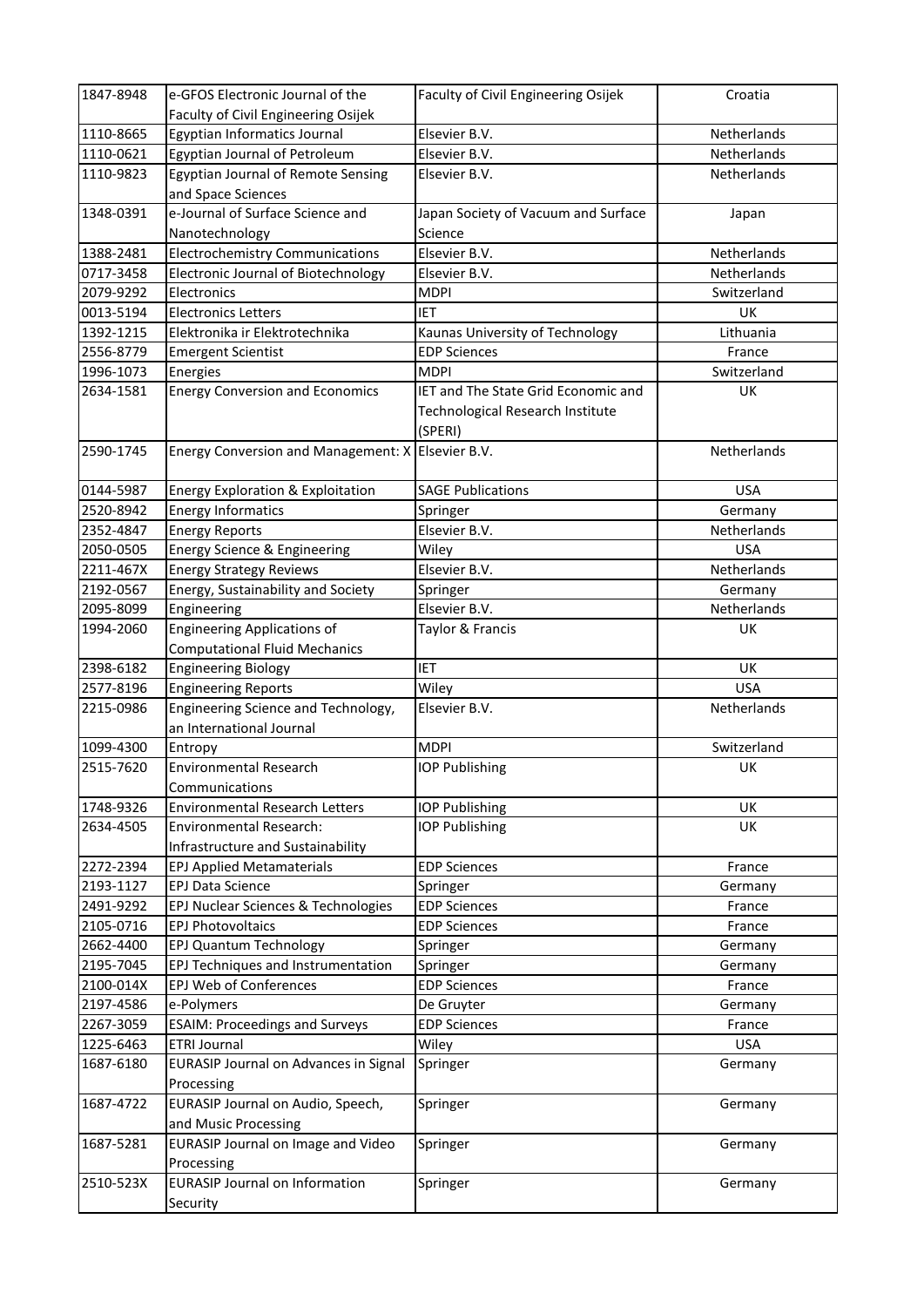| 1687-1499 | <b>EURASIP Journal on Wireless</b>                        | Springer                            | Germany     |
|-----------|-----------------------------------------------------------|-------------------------------------|-------------|
|           | <b>Communications and Networking</b>                      |                                     |             |
| 0935-1221 | <b>European Journal of Mineralogy</b>                     | Deutsche Mineralogische Geselschaft | Germany     |
| 2279-7254 | <b>European Journal of Remote Sensing</b>                 | Taylor & Francis                    | <b>UK</b>   |
| 1434-6044 | European Physical Journal C - Particles<br>and Fields     | Springer                            | Germany     |
| 2311-5637 | Fermentation                                              | <b>MDPI</b>                         | Switzerland |
| 2079-6439 | <b>Fibers</b>                                             | <b>MDPI</b>                         | Switzerland |
| 2311-5521 | <b>Fluids</b>                                             | MDPI                                | Switzerland |
| 2590-1575 | Food Chemistry: X                                         | Elsevier B.V.                       | Netherlands |
| 2300-3405 | Foundations of Computing and                              | De Gruyter                          | Germany     |
|           | <b>Decision Sciences</b>                                  |                                     |             |
| 2504-3110 | <b>Fractal and Fractional</b>                             | <b>MDPI</b>                         | Switzerland |
| 2223-7690 | Friction                                                  | Springer                            | Germany     |
| 2297-4687 | Frontiers in Applied Mathematics and<br><b>Statistics</b> | Frontiers Media S.A.                | Switzerland |
| 2624-8212 | Frontiers in Artificial Intelligence                      | Frontiers Media S.A.                | Switzerland |
| 2296-987X | Frontiers in Astronomy and Space                          | Frontiers Media S.A.                | Switzerland |
|           | <b>Sciences</b>                                           |                                     |             |
| 2624-909X | Frontiers in Big Data                                     | Frontiers Media S.A.                | Switzerland |
| 2296-4185 | Frontiers in Bioengineering and                           | Frontiers Media S.A.                | Switzerland |
|           | Biotechnology                                             |                                     |             |
| 2297-3362 | Frontiers in Built Environment                            | Frontiers Media S.A.                | Switzerland |
| 2673-2718 | Frontiers in Chemical Engineering                         | Frontiers Media S.A.                | Switzerland |
| 2296-2646 | Frontiers in Chemistry                                    | Frontiers Media S.A.                | Switzerland |
| 2624-9553 | Frontiers in Climate                                      | Frontiers Media S.A.                | Switzerland |
| 1662-5188 | Frontiers in Computational<br>Neuroscience                | Frontiers Media S.A.                | Switzerland |
| 2624-9898 | Frontiers in Computer Science                             | Frontiers Media S.A.                | Switzerland |
| 2296-6463 | Frontiers in Earth Science                                | Frontiers Media S.A.                | Switzerland |
| 2296-598X | Frontiers in Energy Research                              | Frontiers Media S.A.                | Switzerland |
| 2296-665X | Frontiers in Environmental Science                        | Frontiers Media S.A.                | Switzerland |
| 2296-8016 | <b>Frontiers in Materials</b>                             | Frontiers Media S.A.                | Switzerland |
| 2297-3079 | Frontiers in Mechanical Engineering                       | Frontiers Media S.A.                | Switzerland |
| 2673-3013 | Frontiers in Nanotechnology                               | Frontiers Media S.A.                | Switzerland |
| 1662-5218 | Frontiers in Neurorobotics                                | Frontiers Media S.A.                | Switzerland |
| 2296-424X | Frontiers in Physics                                      | Frontiers Media S.A.                | Switzerland |
| 2296-9144 | Frontiers in Robotics and AI                              | Frontiers Media S.A.                | Switzerland |
| 2624-9375 | Frontiers in Water                                        | Frontiers Media S.A.                | Switzerland |
| 1999-5903 | <b>Future Internet</b>                                    | <b>MDPI</b>                         | Switzerland |
| 2075-4434 | Galaxies                                                  | <b>MDPI</b>                         | Switzerland |
| 1757-1693 | <b>GCB Bioenergy</b>                                      | Wiley                               | <b>USA</b>  |
| 1467-4866 | <b>Geochemical Transactions</b>                           | Springer                            | Germany     |
| 1674-9847 | <b>Geodesy and Geodynamics</b>                            | Elsevier B.V.                       | Netherlands |
| 1468-8115 | Geofluids                                                 | Hindawi                             | UK          |
| 1947-5705 | Geomatics, Natural Hazards and Risk                       | Taylor & Francis                    | UK          |
| 1674-9871 | <b>Geoscience Frontiers</b>                               | Elsevier B.V.                       | Netherlands |
| 1009-5020 | Geo-spatial Information Science                           | Taylor & Francis                    | UK          |
| 2052-6156 | Geotechnical Research                                     | ICE Publishing                      | UK          |
| 2096-5117 | <b>Global Energy Interconnection</b>                      | Elsevier B.V.                       | Netherlands |
| 2468-0257 | Green Energy & Environment                                | Elsevier B.V.                       | Netherlands |
| 2191-9542 | <b>Green Processing and Synthesis</b>                     | De Gruyter                          | Germany     |
| 2468-0672 | HardwareX                                                 | Elsevier B.V.                       | Netherlands |
| 2644-2353 | Harvard Data Science Review                               | <b>MIT Press</b>                    | <b>USA</b>  |
| 1687-4048 | <b>HBRC Journal</b>                                       | Taylor & Francis                    | UK          |
| 1460-4582 | Health Informatics Journal                                | <b>SAGE Publications</b>            | <b>USA</b>  |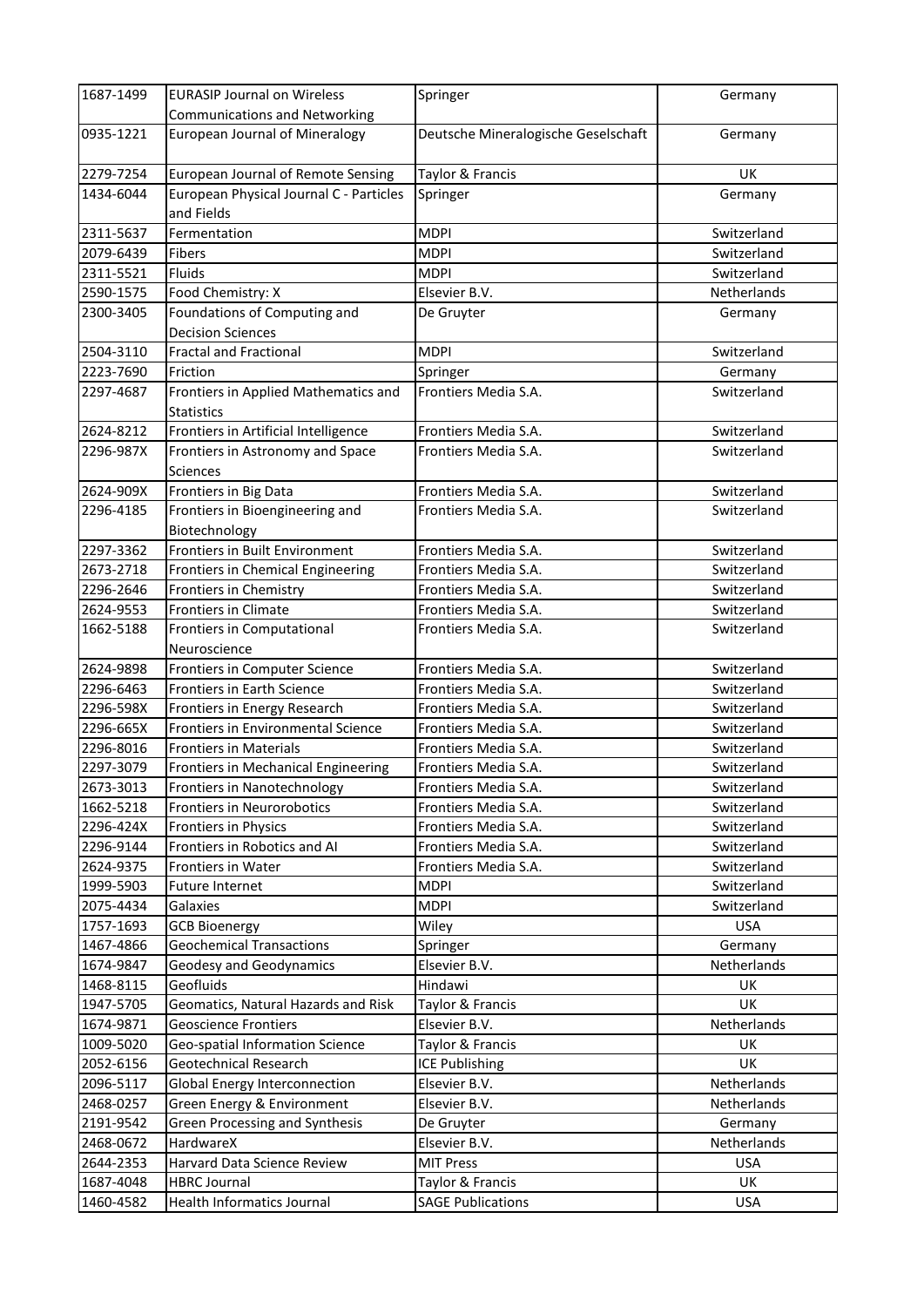| 2053-3713 | <b>Healthcare Technology Letters</b>        | <b>IET</b>                        | UK          |
|-----------|---------------------------------------------|-----------------------------------|-------------|
| 2095-4719 | High Power Laser Science and                | <b>Cambridge University Press</b> | <b>UK</b>   |
|           | Engineering                                 |                                   |             |
| 0334-6455 | High Temperature Materials and              | De Gruyter                        | Germany     |
|           | Processes                                   |                                   |             |
| 2397-7264 | <b>High Voltage</b>                         | <b>IET and CEPRI</b>              | <b>UK</b>   |
| 2468-0141 | Horticultural Plant Journal                 | Elsevier B.V.                     | Netherlands |
| 2405-9595 | <b>ICT Express</b>                          | Elsevier B.V.                     | Netherlands |
| 0976-0091 | <b>ICTACT Journal on Communication</b>      | ICT Academy of Tamil Nadu         | India       |
|           | Technology                                  |                                   |             |
| 0976-9099 | ICTACT Journal on Image and Video           | ICT Academy of Tamil Nadu         | India       |
|           | Processing                                  |                                   |             |
| 0976-6561 | <b>ICTACT Journal on Soft Computing</b>     | ICT Academy of Tamil Nadu         | India       |
| 2169-3536 | <b>IEEE Access</b>                          | <b>IEEE</b>                       | <b>USA</b>  |
| 2692-8388 | <b>IEEE Journal of Microwaves</b>           | <b>IEEE</b>                       | <b>USA</b>  |
|           | IEEE Journal of Selected Topics in          |                                   | <b>USA</b>  |
| 1939-1404 |                                             | <b>IEEE</b>                       |             |
|           | Applied Earth Observations and              |                                   |             |
|           | <b>Remote Sensing</b>                       |                                   |             |
| 2168-6734 | <b>IEEE Journal of the Electron Devices</b> | <b>IEEE</b>                       | <b>USA</b>  |
|           | Society                                     |                                   |             |
| 2168-2372 | <b>IEEE Journal of Translational</b>        | <b>IEEE</b>                       | <b>USA</b>  |
|           | Engineering in Health and Medicine          |                                   |             |
| 2329-9231 | IEEE Journal on Exploratory Solid-State     | <b>IEEE</b>                       | <b>USA</b>  |
|           | <b>Computational Devices and Circuits</b>   |                                   |             |
|           |                                             |                                   |             |
| 2687-7910 | IEEE Open Access Journal of Power and       | <b>IEEE</b>                       | <b>USA</b>  |
|           | Energy                                      |                                   |             |
| 2637-6431 | IEEE Open Journal of Antennas and           | <b>IEEE</b>                       | <b>USA</b>  |
|           | Propagation                                 |                                   |             |
| 2644-1225 | IEEE Open Journal of Circuits and           | <b>IEEE</b>                       | <b>USA</b>  |
|           | Systems                                     |                                   |             |
| 2644-1276 | IEEE Open Journal of Engineering in         | <b>IEEE</b>                       | <b>USA</b>  |
|           | <b>Medicine and Biology</b>                 |                                   |             |
| 2644-1241 | IEEE Open Journal of Industry               | <b>IEEE</b>                       | <b>USA</b>  |
|           | Applications                                |                                   |             |
| 2687-7813 | IEEE Open Journal of Intelligent            | <b>IEEE</b>                       | <b>USA</b>  |
|           | <b>Transportation Systems</b>               |                                   |             |
| 2644-1292 | <b>IEEE Open Journal of Nanotechnology</b>  | <b>IEEE</b>                       | <b>USA</b>  |
| 2644-1314 | IEEE Open Journal of Power Electronics IEEE |                                   | <b>USA</b>  |
|           |                                             |                                   |             |
| 2644-1322 | IEEE Open Journal of Signal Processing      | <b>IEEE</b>                       | <b>USA</b>  |
|           |                                             |                                   |             |
| 2644-125X | IEEE Open Journal of the                    | <b>IEEE</b>                       | <b>USA</b>  |
|           | <b>Communications Society</b>               |                                   |             |
| 2644-1268 | IEEE Open Journal of the Computer           | <b>IEEE</b>                       | <b>USA</b>  |
|           | Society                                     |                                   |             |
| 2644-1284 | IEEE Open Journal of the Industrial         | <b>IEEE</b>                       | <b>USA</b>  |
|           | <b>Electronics Society</b>                  |                                   |             |
| 2644-1330 | IEEE Open Journal of Vehicular              | <b>IEEE</b>                       | <b>USA</b>  |
|           | Technology                                  |                                   |             |
| 1943-0655 | <b>IEEE Photonics Journal</b>               | <b>IEEE</b>                       | <b>USA</b>  |
| 2689-1808 | <b>IEEE Transactions on Quantum</b>         | <b>IEEE</b>                       | <b>USA</b>  |
|           | Engineering                                 |                                   |             |
| 2047-4938 | <b>IET Biometrics</b>                       | <b>IET</b>                        | UK          |
| 1751-858X | IET Circuits, Devices & Systems             | IET                               | UK          |
| 2516-8398 | IET Collaborative Intelligent               | IET                               | UK          |
|           | Manufacturing                               |                                   |             |
|           |                                             |                                   |             |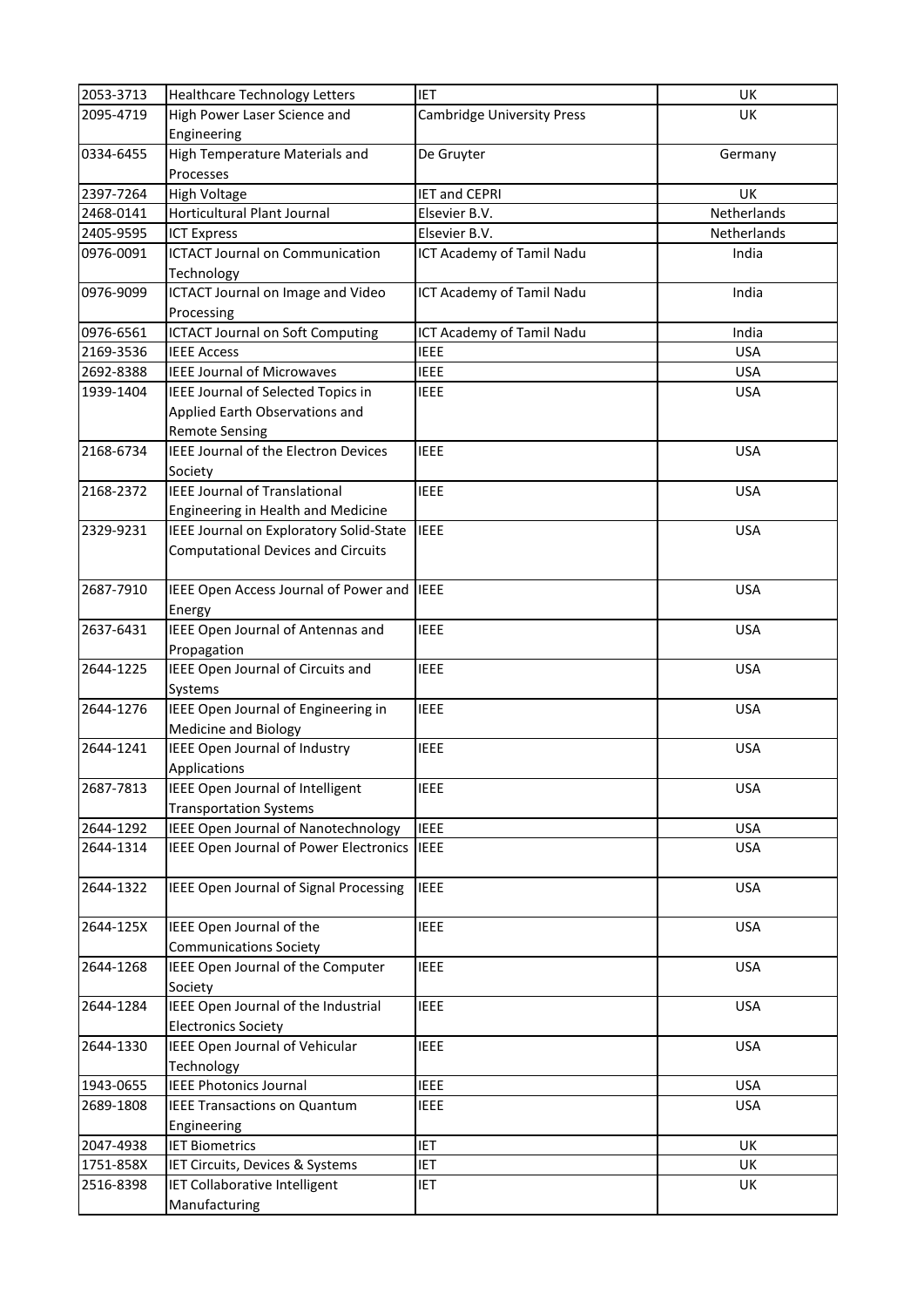| 1751-8628 | <b>IET Communications</b>                    | <b>IET</b>                                 | <b>UK</b>   |
|-----------|----------------------------------------------|--------------------------------------------|-------------|
| 1751-9632 | <b>IET Computer Vision</b>                   | <b>IET</b>                                 | UK          |
| 1751-8601 | IET Computers & Digital Techniques           | <b>IET</b>                                 | UK          |
| 1751-8644 | <b>IET Control Theory &amp; Applications</b> | <b>IET</b>                                 | UK          |
| 2398-3396 | IET Cyber-Physical Systems: Theory &         | <b>IET</b>                                 | <b>UK</b>   |
|           | Applications                                 |                                            |             |
| 2631-6315 | IET Cyber-Systems and Robotics               | IET and Zhejiang University Press          | UK          |
| 1751-8660 | <b>IET Electric Power Applications</b>       | <b>IET</b>                                 | UK          |
| 2042-9738 | IET Electrical Systems in Transportation     | <b>IET</b>                                 | UK          |
|           |                                              |                                            |             |
| 2516-8401 | IET Energy Systems Integration               | <b>IET and Tianjin University</b>          | UK          |
| 1751-8687 | IET Generation, Transmission &               | <b>IET</b>                                 | UK          |
|           | Distribution                                 |                                            |             |
| 1751-9659 | <b>IET Image Processing</b>                  | IET                                        | <b>UK</b>   |
| 1751-8709 | <b>IET Information Security</b>              | <b>IET</b>                                 | UK          |
| 1751-956X | <b>IET Intelligent Transport Systems</b>     | IET                                        | UK          |
| 1751-8725 | IET Microwaves, Antennas &                   | <b>IET</b>                                 | <b>UK</b>   |
|           | Propagation                                  |                                            |             |
| 1751-8741 | <b>IET Nanobiotechnology</b>                 | <b>IET</b>                                 | UK          |
| 2514-3255 | <b>IET Nanodielectrics</b>                   | <b>IET</b>                                 | UK          |
| 2047-4954 | <b>IET Networks</b>                          | <b>IET</b>                                 | <b>UK</b>   |
| 1751-8768 | <b>IET Optoelectronics</b>                   | <b>IET</b>                                 | UK          |
| 1755-4535 | <b>IET Power Electronics</b>                 | <b>IET</b>                                 | UK          |
| 2632-8925 | <b>IET Quantum Communication</b>             | IET                                        | UK          |
| 1751-8784 | IET Radar, Sonar & Navigation                | IET                                        | UK          |
| 1752-1416 | <b>IET Renewable Power Generation</b>        | IET                                        | UK          |
| 1751-8822 | IET Science, Measurement &                   | <b>IET</b>                                 | UK          |
|           | Technology                                   |                                            |             |
| 1751-9675 | <b>IET Signal Processing</b>                 | <b>IET</b>                                 | UK          |
| 2631-7680 | <b>IET Smart Cities</b>                      | IET                                        | UK          |
| 2515-2947 | <b>IET Smart Grid</b>                        | <b>IET</b>                                 | UK          |
| 1751-8806 | <b>IET Software</b>                          | IET                                        | UK          |
| 1751-8849 | <b>IET Systems Biology</b>                   | <b>IET</b>                                 | UK          |
| 2043-6386 | <b>IET Wireless Sensor Systems</b>           | <b>IET</b>                                 | UK          |
| 1580-3139 | Image Analysis & Stereology                  | Image Analysis and Stereology              | Slovenia    |
|           |                                              | <b>Editorial Office</b>                    |             |
| 2517-5025 | In Silico Plants                             | <b>Oxford University Press</b>             | UK          |
| 0971-0426 | Indian Journal of Fibre & Textile            | National Institute of Science              | India       |
|           | Research                                     | Communication and Information              |             |
|           |                                              | Resources                                  |             |
| 2567-3165 | InfoMat                                      | Wiley                                      | <b>USA</b>  |
| 0352-9045 | Informacije MIDEM                            | Society for Microelectronics,              | Slovenia    |
|           |                                              | <b>Electronic Components and Materials</b> |             |
|           |                                              |                                            |             |
| 1453-1305 | Informatica Economica                        | <b>INFOREC Association</b>                 | Romania     |
| 1648-5831 | Informatics in Education                     | Vilnius University Institute of            | Lithuania   |
|           |                                              | Mathematics and Informatics                |             |
| 2352-9148 | Informatics in Medicine Unlocked             | Elsevier B.V.                              | Netherlands |
| 2078-2489 | Information                                  | <b>MDPI</b>                                | Switzerland |
| 2214-3173 | Information Processing in Agriculture        | Elsevier B.V.                              | Netherlands |
| 1368-1613 | <b>Information Research</b>                  | University of Sheffield                    | UK          |
| 1532-0545 | <b>INFORMS Transactions on Education</b>     | <b>INFORMS</b>                             | <b>USA</b>  |
| 2412-3811 | Infrastructures                              | <b>MDPI</b>                                | Switzerland |
| 0120-5609 | Ingenieria e Investigacion                   | Universidad Nacional de Colombia           | Colombia    |
| 1794-9165 | Ingenieria y Ciencia                         | Universidad EAFIT                          | Colombia    |
| 2410-390X | Instruments                                  |                                            | Switzerland |
|           |                                              | <b>MDPI</b>                                |             |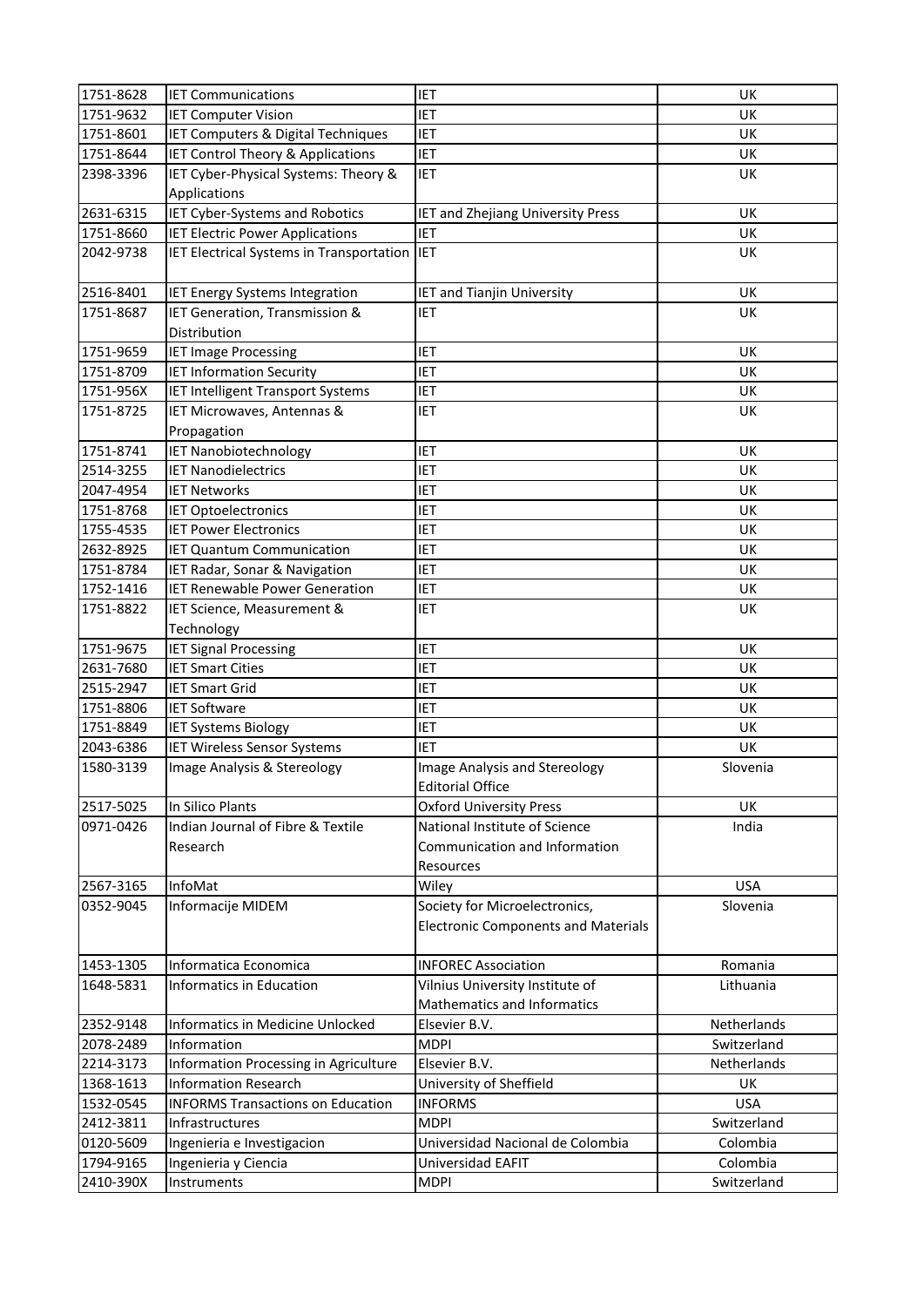| 1779-6288 | International Journal for Simulation         | <b>EDP Sciences</b>                        | France     |
|-----------|----------------------------------------------|--------------------------------------------|------------|
|           | and Multidisciplinary Design                 |                                            |            |
|           | Optimization                                 |                                            |            |
| 1729-8814 | <b>International Journal of Advanced</b>     | <b>SAGE Publications</b>                   | <b>USA</b> |
|           | Robotic Systems                              |                                            |            |
| 1687-5966 | International Journal of Aerospace           | Hindawi                                    | UK         |
|           | Engineering                                  |                                            |            |
| 1934-6344 | International Journal of Agricultural        | Chinese Academy of Agricultural            | China      |
|           | and Biological Engineering                   | Engineering (CAAE)                         |            |
| 1687-5869 | International Journal of Antennas and        | Hindawi                                    | UK         |
|           | Propagation                                  |                                            |            |
| 2083-8492 | International Journal of Applied             | De Gruyter                                 | Germany    |
|           | Mathematics and Computer Science             |                                            |            |
| 1734-4492 | International Journal of Applied             | De Gruyter                                 | Germany    |
|           | Mechanics and Engineering                    |                                            |            |
| 1687-8787 | <b>International Journal of Biomaterials</b> | Hindawi                                    | UK         |
| 1687-4188 | International Journal of Biomedical          | Hindawi                                    | <b>UK</b>  |
|           | Imaging                                      |                                            |            |
| 2578-3270 | International Journal of Ceramic             | Wiley                                      | <b>USA</b> |
|           | <b>Engineering &amp; Science</b>             |                                            |            |
| 1687-806X | International Journal of Chemical            | Hindawi                                    | UK         |
|           | Engineering                                  |                                            |            |
| 1756-8692 | <b>International Journal of Climate</b>      | Emerald                                    | UK         |
|           | Change Strategies and Management             |                                            |            |
| 2095-8293 | International Journal of Coal Science &      | Springer                                   | Germany    |
|           | Technology                                   |                                            |            |
| 1687-7047 | International Journal of Computer            | Hindawi                                    | <b>UK</b>  |
|           | <b>Games Technology</b>                      |                                            |            |
| 1684-4769 | International Journal of Computer            | De Gruyter                                 | Germany    |
|           | Science in Sport                             |                                            |            |
| 2210-142X | International Journal of Computing           | University of Bahrain                      | Bahrain    |
|           | and Digital Systems                          |                                            |            |
| 1976-0485 | International Journal of Concrete            | Springer                                   | Germany    |
|           | <b>Structures and Materials</b>              |                                            |            |
| 1687-9325 | International Journal of Corrosion           | Hindawi                                    | <b>UK</b>  |
| 1687-9643 | International Journal of Differential        | Hindawi                                    | UK         |
|           | Equations                                    |                                            |            |
| 1687-7578 | International Journal of Digital             | Hindawi                                    | UK         |
|           | Multimedia Broadcasting                      |                                            |            |
| 1550-1477 | International Journal of Distributed         | <b>SAGE Publications</b>                   | <b>USA</b> |
|           | <b>Sensor Networks</b>                       |                                            |            |
| 2090-3529 | International Journal of                     | Hindawi                                    | UK         |
|           | Electrochemistry                             |                                            |            |
| 1863-0383 | International Journal of Emerging            | <b>International Association of Online</b> | Austria    |
|           | Technologies in Learning                     | Engineering                                |            |
| 2223-5329 | International Journal of Engineering         | Taiwan Association of Engineering          | Taiwan     |
|           | and Technology Innovation                    | and Technology Innovation                  |            |
| 1847-9790 | International Journal of Engineering         | <b>SAGE Publications</b>                   | <b>USA</b> |
|           | <b>Business Management</b>                   |                                            |            |
| 2631-7990 | International Journal of Extreme             | <b>IOP Publishing</b>                      | <b>UK</b>  |
|           | Manufacturing                                |                                            |            |
| 2092-9196 | International Journal of Geo-                | Springer                                   | Germany    |
|           | Engineering                                  |                                            |            |
| 1687-885X | International Journal of Geophysics          | Hindawi                                    | UK         |
| 1865-7923 | International Journal of Interactive         | International Association of Online        | Austria    |
|           | Mobile Technologies                          | Engineering                                |            |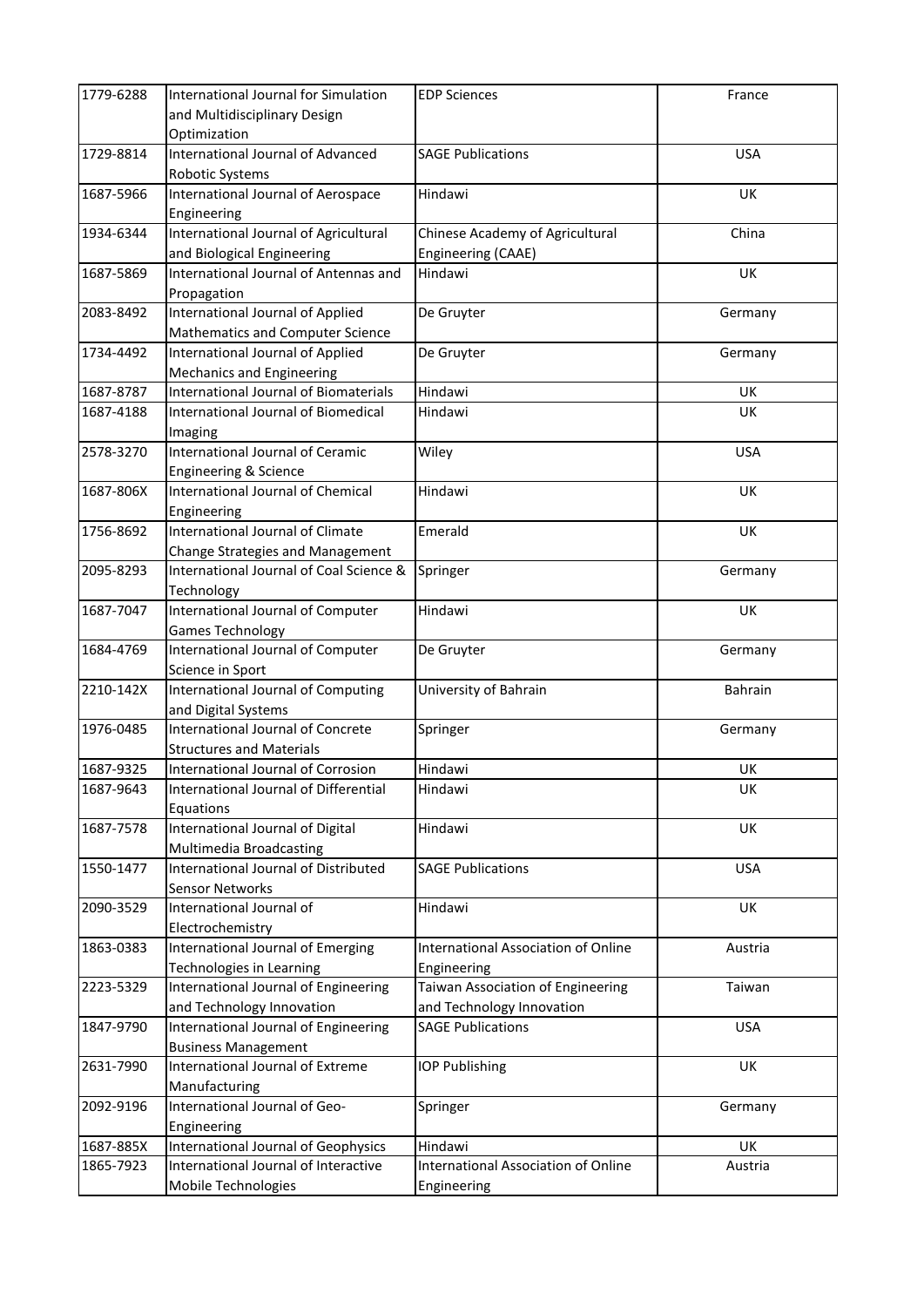| 1989-1660 | International Journal of Interactive                                    | Universidad Internacional de La Rioja      | Spain       |
|-----------|-------------------------------------------------------------------------|--------------------------------------------|-------------|
|           | Multimedia and Artificial Intelligence                                  | (UNIR)                                     |             |
| 1748-1317 | International Journal of Low-Carbon                                     | <b>Oxford University Press</b>             | <b>UK</b>   |
|           | Technologies                                                            |                                            |             |
| 1823-0334 | International Journal of Mechanical                                     | Springer                                   | Germany     |
|           | and Materials Engineering                                               |                                            |             |
| 1756-8307 | International Journal of Micro Air                                      | <b>SAGE Publications</b>                   | <b>USA</b>  |
|           | Vehicles                                                                |                                            |             |
| 2095-2686 | International Journal of Mining Science Elsevier B.V.<br>and Technology |                                            | Netherlands |
| 2092-6782 | International Journal of Naval                                          | Elsevier B.V.                              | Netherlands |
|           | Architecture and Ocean Engineering                                      |                                            |             |
| 2626-8493 | International Journal of Online and                                     | <b>International Association of Online</b> | Austria     |
|           | <b>Biomedical Engineering</b>                                           | Engineering                                |             |
| 1687-9384 | International Journal of Optics                                         | Hindawi                                    | UK          |
| 1559-9612 | International Journal of                                                | Taylor & Francis                           | <b>UK</b>   |
|           | Optomechatronics                                                        |                                            |             |
| 1110-662X | International Journal of Photoenergy                                    | Hindawi                                    | UK          |
| 1687-9422 | International Journal of Polymer                                        | Hindawi                                    | <b>UK</b>   |
|           | Science                                                                 |                                            |             |
| 2153-2648 | <b>International Journal of Prognostics</b>                             | Prognostics and Health Management          | <b>USA</b>  |
|           | and Health Management                                                   | Society                                    |             |
| 1687-7195 | International Journal of Reconfigurable                                 | Hindawi                                    | <b>UK</b>   |
|           | Computing                                                               |                                            |             |
| 1023-621X | International Journal of Rotating                                       | Hindawi                                    | UK          |
|           | Machinery                                                               |                                            |             |
| 1947-5411 | International Journal of Smart and                                      | Taylor & Francis                           | <b>UK</b>   |
|           | Nano Materials                                                          |                                            |             |
| 1756-8285 | International Journal of Spray and                                      | <b>SAGE Publications</b>                   | <b>USA</b>  |
|           | <b>Combustion Dynamics</b>                                              |                                            |             |
| 1687-6415 | <b>International Journal of Telemedicine</b>                            | Hindawi                                    | UK          |
| 2046-0430 | and Applications<br>International Journal of Transportation             | Elsevier B.V.                              | Netherlands |
|           | Science and Technology                                                  |                                            |             |
|           |                                                                         |                                            |             |
| 2504-186X | International Journal of                                                | <b>MDPI</b>                                | Switzerland |
|           | Turbomachinery, Propulsion and Power                                    |                                            |             |
|           |                                                                         |                                            |             |
| 2214-7829 | Internet Interventions                                                  | Elsevier B.V.                              | Netherlands |
| 2411-5134 | Inventions                                                              | <b>MDPI</b>                                | Switzerland |
| 2633-1357 | <b>IOP SciNotes</b>                                                     | <b>IOP Publishing</b>                      | UK          |
| 2220-9964 | ISPRS International Journal of Geo-                                     | <b>MDPI</b>                                | Switzerland |
|           | Information                                                             |                                            |             |
| 2271-2097 | <b>ITM Web of Conferences</b>                                           | <b>EDP Sciences</b>                        | France      |
| 2414-3146 | IUCrData                                                                | International Union of Crystallography     | UK          |
|           |                                                                         |                                            |             |
| 2052-2525 | <b>IUCrJ</b>                                                            | International Union of Crystallography     | UK          |
| 2226-4108 | Journal of Advanced Ceramics                                            | Springer                                   | Germany     |
| 2010-135X | Journal of Advanced Dielectrics                                         | World Scientific Publishing Company        | Singapore   |
| 2090-1232 | Journal of Advanced Research                                            | Elsevier B.V.                              | Netherlands |
| 0197-6729 | Journal of Advanced Transportation                                      | Hindawi                                    | UK          |
| 1942-2466 | Journal of Advances in Modeling Earth                                   | Wiley                                      | <b>USA</b>  |
|           | Systems                                                                 |                                            |             |
| 1005-5053 | Journal of Aeronautical Materials                                       | <b>Editorial Board of Journal of</b>       | China       |
|           |                                                                         | <b>Aeronautical Materials</b>              |             |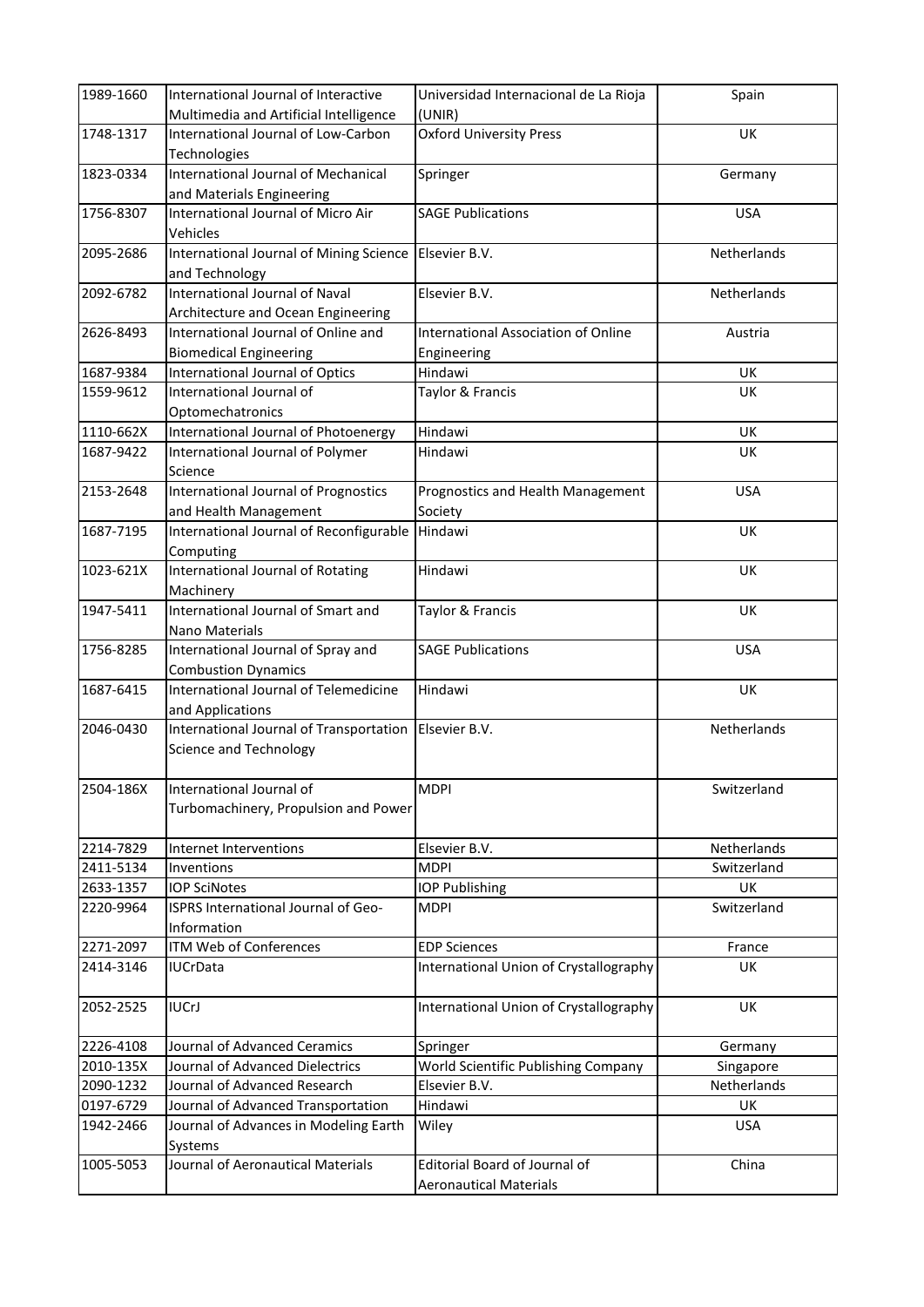| Journal of Analytical Methods in<br>2090-8865<br>UK<br>Hindawi<br>Chemistry<br>Journal of Applied Biomaterials &<br>2280-8000<br><b>SAGE Publications</b><br><b>USA</b><br><b>Functional Materials</b><br>1735-3572<br>Journal of Applied Fluid Mechanics<br>Isfahan University<br>Iran<br>1110-757X<br>Journal of Applied Mathematics<br>Hindawi<br>UK<br>Journal of Applied Mathematics,<br>1339-0015<br>De Gruyter<br>Germany<br><b>Statistics and Informatics</b><br>Journal of Artificial Intelligence and<br>2083-2567<br>De Gruyter<br>Germany<br>Soft Computing Research<br>1076-9757<br>Journal of Artificial Intelligence<br><b>AAAI Press</b><br><b>USA</b><br>Research<br>2187-0764<br>Journal of Asian Ceramic Societies<br>Taylor & Francis<br>UK<br>Elsevier B.V.<br>Netherlands<br>2590-0560<br>Journal of Asian Earth Sciences: X<br>Journal of Big Data<br>2196-1115<br>Springer<br>Germany<br>1754-1611<br>Journal of Biological Engineering<br>Springer<br>Germany<br>1083-3668<br>Journal of Biomedical Optics<br>SPIE<br><b>USA</b><br>Journal of Cloud Computing: Advances,<br>2192-113X<br>Springer<br>Germany<br><b>Systems and Applications</b><br>2090-1968<br>Journal of Combustion<br>UK<br>Hindawi<br>2504-477X<br>Journal of Composites Science<br>Switzerland<br><b>MDPI</b><br>2288-5048<br>Journal of Computational Design and<br><b>Oxford University Press</b><br>UK<br>Engineering<br>2590-0552<br>Journal of Computational Physics: X<br>Elsevier B.V.<br>Netherlands<br>2090-7141<br>Journal of Computer Networks and<br>Hindawi<br><b>UK</b><br>Communications<br>1083-6101<br>UK<br>Journal of Computer-Mediated<br><b>Oxford University Press</b><br>Communication<br>2543-683X<br>Journal of Data and Information<br>De Gruyter<br>Germany<br>Science<br>Emerald<br>2399-6439<br>Journal of Defense Analytics and<br>UK<br>Logistics<br>1436-4522<br>Journal of Educational Technology &<br>International Forum of Educational<br>Germany<br>Society<br><b>Technology &amp; Society</b><br>1826-6223<br>Journal of e-Learning and Knowledge<br>Sie-L. Societa Italiana di e-Learning<br>Italy<br>Society<br>2090-0147<br>Journal of Electrical and Computer<br>Hindawi<br>UK<br>Engineering<br>Journal of Electrical Systems and<br>2314-7172<br>Springer<br>Germany<br><b>Information Technology</b><br>Journal of Electronic Publishing<br>1080-2711<br>University of Michigan Press<br><b>USA</b><br>2356-735X<br>Journal of Energy<br>Hindawi<br>UK<br>Journal of Engineered Fibers and<br>1558-9250<br><b>SAGE Publications</b><br><b>USA</b><br>Fabrics<br>2314-4904<br>Journal of Engineering<br>Hindawi<br>UK<br>Journal of Experimental Nanoscience<br>1745-8080<br>Taylor & Francis<br>UK<br>1753-318X<br>Journal of Flood Risk Management<br>Wiley<br><b>USA</b><br>1880-5558<br>Journal of Fluid Science and Technology Japan Society of Mechanical Engineers<br>Japan<br>0146-9428<br>Journal of Food Quality<br>Hindawi<br>UK<br>Publishing House of Journal of<br>Journal of Frontiers of Computer<br>China<br>1673-9418<br>Science and Technology<br>Frontiers of Computer Science and<br>Technology<br>2079-4983<br>Journal of Functional Biomaterials<br><b>MDPI</b><br>Switzerland<br>2081-9943<br>Journal of Geodetic Science<br>De Gruyter<br>Germany | 1748-3018 | Journal of Algorithms & Computational SAGE Publications | <b>USA</b> |
|-----------------------------------------------------------------------------------------------------------------------------------------------------------------------------------------------------------------------------------------------------------------------------------------------------------------------------------------------------------------------------------------------------------------------------------------------------------------------------------------------------------------------------------------------------------------------------------------------------------------------------------------------------------------------------------------------------------------------------------------------------------------------------------------------------------------------------------------------------------------------------------------------------------------------------------------------------------------------------------------------------------------------------------------------------------------------------------------------------------------------------------------------------------------------------------------------------------------------------------------------------------------------------------------------------------------------------------------------------------------------------------------------------------------------------------------------------------------------------------------------------------------------------------------------------------------------------------------------------------------------------------------------------------------------------------------------------------------------------------------------------------------------------------------------------------------------------------------------------------------------------------------------------------------------------------------------------------------------------------------------------------------------------------------------------------------------------------------------------------------------------------------------------------------------------------------------------------------------------------------------------------------------------------------------------------------------------------------------------------------------------------------------------------------------------------------------------------------------------------------------------------------------------------------------------------------------------------------------------------------------------------------------------------------------------------------------------------------------------------------------------------------------------------------------------------------------------------------------------------------------------------------------------------------------------------------------------------------------------------------------------------------------------------------------------------------------------------------------------------------------------------------------------------------------------------------------------------------------------------------------------------------------------------------------------------------------|-----------|---------------------------------------------------------|------------|
|                                                                                                                                                                                                                                                                                                                                                                                                                                                                                                                                                                                                                                                                                                                                                                                                                                                                                                                                                                                                                                                                                                                                                                                                                                                                                                                                                                                                                                                                                                                                                                                                                                                                                                                                                                                                                                                                                                                                                                                                                                                                                                                                                                                                                                                                                                                                                                                                                                                                                                                                                                                                                                                                                                                                                                                                                                                                                                                                                                                                                                                                                                                                                                                                                                                                                                                       |           | Technology                                              |            |
|                                                                                                                                                                                                                                                                                                                                                                                                                                                                                                                                                                                                                                                                                                                                                                                                                                                                                                                                                                                                                                                                                                                                                                                                                                                                                                                                                                                                                                                                                                                                                                                                                                                                                                                                                                                                                                                                                                                                                                                                                                                                                                                                                                                                                                                                                                                                                                                                                                                                                                                                                                                                                                                                                                                                                                                                                                                                                                                                                                                                                                                                                                                                                                                                                                                                                                                       |           |                                                         |            |
|                                                                                                                                                                                                                                                                                                                                                                                                                                                                                                                                                                                                                                                                                                                                                                                                                                                                                                                                                                                                                                                                                                                                                                                                                                                                                                                                                                                                                                                                                                                                                                                                                                                                                                                                                                                                                                                                                                                                                                                                                                                                                                                                                                                                                                                                                                                                                                                                                                                                                                                                                                                                                                                                                                                                                                                                                                                                                                                                                                                                                                                                                                                                                                                                                                                                                                                       |           |                                                         |            |
|                                                                                                                                                                                                                                                                                                                                                                                                                                                                                                                                                                                                                                                                                                                                                                                                                                                                                                                                                                                                                                                                                                                                                                                                                                                                                                                                                                                                                                                                                                                                                                                                                                                                                                                                                                                                                                                                                                                                                                                                                                                                                                                                                                                                                                                                                                                                                                                                                                                                                                                                                                                                                                                                                                                                                                                                                                                                                                                                                                                                                                                                                                                                                                                                                                                                                                                       |           |                                                         |            |
|                                                                                                                                                                                                                                                                                                                                                                                                                                                                                                                                                                                                                                                                                                                                                                                                                                                                                                                                                                                                                                                                                                                                                                                                                                                                                                                                                                                                                                                                                                                                                                                                                                                                                                                                                                                                                                                                                                                                                                                                                                                                                                                                                                                                                                                                                                                                                                                                                                                                                                                                                                                                                                                                                                                                                                                                                                                                                                                                                                                                                                                                                                                                                                                                                                                                                                                       |           |                                                         |            |
|                                                                                                                                                                                                                                                                                                                                                                                                                                                                                                                                                                                                                                                                                                                                                                                                                                                                                                                                                                                                                                                                                                                                                                                                                                                                                                                                                                                                                                                                                                                                                                                                                                                                                                                                                                                                                                                                                                                                                                                                                                                                                                                                                                                                                                                                                                                                                                                                                                                                                                                                                                                                                                                                                                                                                                                                                                                                                                                                                                                                                                                                                                                                                                                                                                                                                                                       |           |                                                         |            |
|                                                                                                                                                                                                                                                                                                                                                                                                                                                                                                                                                                                                                                                                                                                                                                                                                                                                                                                                                                                                                                                                                                                                                                                                                                                                                                                                                                                                                                                                                                                                                                                                                                                                                                                                                                                                                                                                                                                                                                                                                                                                                                                                                                                                                                                                                                                                                                                                                                                                                                                                                                                                                                                                                                                                                                                                                                                                                                                                                                                                                                                                                                                                                                                                                                                                                                                       |           |                                                         |            |
|                                                                                                                                                                                                                                                                                                                                                                                                                                                                                                                                                                                                                                                                                                                                                                                                                                                                                                                                                                                                                                                                                                                                                                                                                                                                                                                                                                                                                                                                                                                                                                                                                                                                                                                                                                                                                                                                                                                                                                                                                                                                                                                                                                                                                                                                                                                                                                                                                                                                                                                                                                                                                                                                                                                                                                                                                                                                                                                                                                                                                                                                                                                                                                                                                                                                                                                       |           |                                                         |            |
|                                                                                                                                                                                                                                                                                                                                                                                                                                                                                                                                                                                                                                                                                                                                                                                                                                                                                                                                                                                                                                                                                                                                                                                                                                                                                                                                                                                                                                                                                                                                                                                                                                                                                                                                                                                                                                                                                                                                                                                                                                                                                                                                                                                                                                                                                                                                                                                                                                                                                                                                                                                                                                                                                                                                                                                                                                                                                                                                                                                                                                                                                                                                                                                                                                                                                                                       |           |                                                         |            |
|                                                                                                                                                                                                                                                                                                                                                                                                                                                                                                                                                                                                                                                                                                                                                                                                                                                                                                                                                                                                                                                                                                                                                                                                                                                                                                                                                                                                                                                                                                                                                                                                                                                                                                                                                                                                                                                                                                                                                                                                                                                                                                                                                                                                                                                                                                                                                                                                                                                                                                                                                                                                                                                                                                                                                                                                                                                                                                                                                                                                                                                                                                                                                                                                                                                                                                                       |           |                                                         |            |
|                                                                                                                                                                                                                                                                                                                                                                                                                                                                                                                                                                                                                                                                                                                                                                                                                                                                                                                                                                                                                                                                                                                                                                                                                                                                                                                                                                                                                                                                                                                                                                                                                                                                                                                                                                                                                                                                                                                                                                                                                                                                                                                                                                                                                                                                                                                                                                                                                                                                                                                                                                                                                                                                                                                                                                                                                                                                                                                                                                                                                                                                                                                                                                                                                                                                                                                       |           |                                                         |            |
|                                                                                                                                                                                                                                                                                                                                                                                                                                                                                                                                                                                                                                                                                                                                                                                                                                                                                                                                                                                                                                                                                                                                                                                                                                                                                                                                                                                                                                                                                                                                                                                                                                                                                                                                                                                                                                                                                                                                                                                                                                                                                                                                                                                                                                                                                                                                                                                                                                                                                                                                                                                                                                                                                                                                                                                                                                                                                                                                                                                                                                                                                                                                                                                                                                                                                                                       |           |                                                         |            |
|                                                                                                                                                                                                                                                                                                                                                                                                                                                                                                                                                                                                                                                                                                                                                                                                                                                                                                                                                                                                                                                                                                                                                                                                                                                                                                                                                                                                                                                                                                                                                                                                                                                                                                                                                                                                                                                                                                                                                                                                                                                                                                                                                                                                                                                                                                                                                                                                                                                                                                                                                                                                                                                                                                                                                                                                                                                                                                                                                                                                                                                                                                                                                                                                                                                                                                                       |           |                                                         |            |
|                                                                                                                                                                                                                                                                                                                                                                                                                                                                                                                                                                                                                                                                                                                                                                                                                                                                                                                                                                                                                                                                                                                                                                                                                                                                                                                                                                                                                                                                                                                                                                                                                                                                                                                                                                                                                                                                                                                                                                                                                                                                                                                                                                                                                                                                                                                                                                                                                                                                                                                                                                                                                                                                                                                                                                                                                                                                                                                                                                                                                                                                                                                                                                                                                                                                                                                       |           |                                                         |            |
|                                                                                                                                                                                                                                                                                                                                                                                                                                                                                                                                                                                                                                                                                                                                                                                                                                                                                                                                                                                                                                                                                                                                                                                                                                                                                                                                                                                                                                                                                                                                                                                                                                                                                                                                                                                                                                                                                                                                                                                                                                                                                                                                                                                                                                                                                                                                                                                                                                                                                                                                                                                                                                                                                                                                                                                                                                                                                                                                                                                                                                                                                                                                                                                                                                                                                                                       |           |                                                         |            |
|                                                                                                                                                                                                                                                                                                                                                                                                                                                                                                                                                                                                                                                                                                                                                                                                                                                                                                                                                                                                                                                                                                                                                                                                                                                                                                                                                                                                                                                                                                                                                                                                                                                                                                                                                                                                                                                                                                                                                                                                                                                                                                                                                                                                                                                                                                                                                                                                                                                                                                                                                                                                                                                                                                                                                                                                                                                                                                                                                                                                                                                                                                                                                                                                                                                                                                                       |           |                                                         |            |
|                                                                                                                                                                                                                                                                                                                                                                                                                                                                                                                                                                                                                                                                                                                                                                                                                                                                                                                                                                                                                                                                                                                                                                                                                                                                                                                                                                                                                                                                                                                                                                                                                                                                                                                                                                                                                                                                                                                                                                                                                                                                                                                                                                                                                                                                                                                                                                                                                                                                                                                                                                                                                                                                                                                                                                                                                                                                                                                                                                                                                                                                                                                                                                                                                                                                                                                       |           |                                                         |            |
|                                                                                                                                                                                                                                                                                                                                                                                                                                                                                                                                                                                                                                                                                                                                                                                                                                                                                                                                                                                                                                                                                                                                                                                                                                                                                                                                                                                                                                                                                                                                                                                                                                                                                                                                                                                                                                                                                                                                                                                                                                                                                                                                                                                                                                                                                                                                                                                                                                                                                                                                                                                                                                                                                                                                                                                                                                                                                                                                                                                                                                                                                                                                                                                                                                                                                                                       |           |                                                         |            |
|                                                                                                                                                                                                                                                                                                                                                                                                                                                                                                                                                                                                                                                                                                                                                                                                                                                                                                                                                                                                                                                                                                                                                                                                                                                                                                                                                                                                                                                                                                                                                                                                                                                                                                                                                                                                                                                                                                                                                                                                                                                                                                                                                                                                                                                                                                                                                                                                                                                                                                                                                                                                                                                                                                                                                                                                                                                                                                                                                                                                                                                                                                                                                                                                                                                                                                                       |           |                                                         |            |
|                                                                                                                                                                                                                                                                                                                                                                                                                                                                                                                                                                                                                                                                                                                                                                                                                                                                                                                                                                                                                                                                                                                                                                                                                                                                                                                                                                                                                                                                                                                                                                                                                                                                                                                                                                                                                                                                                                                                                                                                                                                                                                                                                                                                                                                                                                                                                                                                                                                                                                                                                                                                                                                                                                                                                                                                                                                                                                                                                                                                                                                                                                                                                                                                                                                                                                                       |           |                                                         |            |
|                                                                                                                                                                                                                                                                                                                                                                                                                                                                                                                                                                                                                                                                                                                                                                                                                                                                                                                                                                                                                                                                                                                                                                                                                                                                                                                                                                                                                                                                                                                                                                                                                                                                                                                                                                                                                                                                                                                                                                                                                                                                                                                                                                                                                                                                                                                                                                                                                                                                                                                                                                                                                                                                                                                                                                                                                                                                                                                                                                                                                                                                                                                                                                                                                                                                                                                       |           |                                                         |            |
|                                                                                                                                                                                                                                                                                                                                                                                                                                                                                                                                                                                                                                                                                                                                                                                                                                                                                                                                                                                                                                                                                                                                                                                                                                                                                                                                                                                                                                                                                                                                                                                                                                                                                                                                                                                                                                                                                                                                                                                                                                                                                                                                                                                                                                                                                                                                                                                                                                                                                                                                                                                                                                                                                                                                                                                                                                                                                                                                                                                                                                                                                                                                                                                                                                                                                                                       |           |                                                         |            |
|                                                                                                                                                                                                                                                                                                                                                                                                                                                                                                                                                                                                                                                                                                                                                                                                                                                                                                                                                                                                                                                                                                                                                                                                                                                                                                                                                                                                                                                                                                                                                                                                                                                                                                                                                                                                                                                                                                                                                                                                                                                                                                                                                                                                                                                                                                                                                                                                                                                                                                                                                                                                                                                                                                                                                                                                                                                                                                                                                                                                                                                                                                                                                                                                                                                                                                                       |           |                                                         |            |
|                                                                                                                                                                                                                                                                                                                                                                                                                                                                                                                                                                                                                                                                                                                                                                                                                                                                                                                                                                                                                                                                                                                                                                                                                                                                                                                                                                                                                                                                                                                                                                                                                                                                                                                                                                                                                                                                                                                                                                                                                                                                                                                                                                                                                                                                                                                                                                                                                                                                                                                                                                                                                                                                                                                                                                                                                                                                                                                                                                                                                                                                                                                                                                                                                                                                                                                       |           |                                                         |            |
|                                                                                                                                                                                                                                                                                                                                                                                                                                                                                                                                                                                                                                                                                                                                                                                                                                                                                                                                                                                                                                                                                                                                                                                                                                                                                                                                                                                                                                                                                                                                                                                                                                                                                                                                                                                                                                                                                                                                                                                                                                                                                                                                                                                                                                                                                                                                                                                                                                                                                                                                                                                                                                                                                                                                                                                                                                                                                                                                                                                                                                                                                                                                                                                                                                                                                                                       |           |                                                         |            |
|                                                                                                                                                                                                                                                                                                                                                                                                                                                                                                                                                                                                                                                                                                                                                                                                                                                                                                                                                                                                                                                                                                                                                                                                                                                                                                                                                                                                                                                                                                                                                                                                                                                                                                                                                                                                                                                                                                                                                                                                                                                                                                                                                                                                                                                                                                                                                                                                                                                                                                                                                                                                                                                                                                                                                                                                                                                                                                                                                                                                                                                                                                                                                                                                                                                                                                                       |           |                                                         |            |
|                                                                                                                                                                                                                                                                                                                                                                                                                                                                                                                                                                                                                                                                                                                                                                                                                                                                                                                                                                                                                                                                                                                                                                                                                                                                                                                                                                                                                                                                                                                                                                                                                                                                                                                                                                                                                                                                                                                                                                                                                                                                                                                                                                                                                                                                                                                                                                                                                                                                                                                                                                                                                                                                                                                                                                                                                                                                                                                                                                                                                                                                                                                                                                                                                                                                                                                       |           |                                                         |            |
|                                                                                                                                                                                                                                                                                                                                                                                                                                                                                                                                                                                                                                                                                                                                                                                                                                                                                                                                                                                                                                                                                                                                                                                                                                                                                                                                                                                                                                                                                                                                                                                                                                                                                                                                                                                                                                                                                                                                                                                                                                                                                                                                                                                                                                                                                                                                                                                                                                                                                                                                                                                                                                                                                                                                                                                                                                                                                                                                                                                                                                                                                                                                                                                                                                                                                                                       |           |                                                         |            |
|                                                                                                                                                                                                                                                                                                                                                                                                                                                                                                                                                                                                                                                                                                                                                                                                                                                                                                                                                                                                                                                                                                                                                                                                                                                                                                                                                                                                                                                                                                                                                                                                                                                                                                                                                                                                                                                                                                                                                                                                                                                                                                                                                                                                                                                                                                                                                                                                                                                                                                                                                                                                                                                                                                                                                                                                                                                                                                                                                                                                                                                                                                                                                                                                                                                                                                                       |           |                                                         |            |
|                                                                                                                                                                                                                                                                                                                                                                                                                                                                                                                                                                                                                                                                                                                                                                                                                                                                                                                                                                                                                                                                                                                                                                                                                                                                                                                                                                                                                                                                                                                                                                                                                                                                                                                                                                                                                                                                                                                                                                                                                                                                                                                                                                                                                                                                                                                                                                                                                                                                                                                                                                                                                                                                                                                                                                                                                                                                                                                                                                                                                                                                                                                                                                                                                                                                                                                       |           |                                                         |            |
|                                                                                                                                                                                                                                                                                                                                                                                                                                                                                                                                                                                                                                                                                                                                                                                                                                                                                                                                                                                                                                                                                                                                                                                                                                                                                                                                                                                                                                                                                                                                                                                                                                                                                                                                                                                                                                                                                                                                                                                                                                                                                                                                                                                                                                                                                                                                                                                                                                                                                                                                                                                                                                                                                                                                                                                                                                                                                                                                                                                                                                                                                                                                                                                                                                                                                                                       |           |                                                         |            |
|                                                                                                                                                                                                                                                                                                                                                                                                                                                                                                                                                                                                                                                                                                                                                                                                                                                                                                                                                                                                                                                                                                                                                                                                                                                                                                                                                                                                                                                                                                                                                                                                                                                                                                                                                                                                                                                                                                                                                                                                                                                                                                                                                                                                                                                                                                                                                                                                                                                                                                                                                                                                                                                                                                                                                                                                                                                                                                                                                                                                                                                                                                                                                                                                                                                                                                                       |           |                                                         |            |
|                                                                                                                                                                                                                                                                                                                                                                                                                                                                                                                                                                                                                                                                                                                                                                                                                                                                                                                                                                                                                                                                                                                                                                                                                                                                                                                                                                                                                                                                                                                                                                                                                                                                                                                                                                                                                                                                                                                                                                                                                                                                                                                                                                                                                                                                                                                                                                                                                                                                                                                                                                                                                                                                                                                                                                                                                                                                                                                                                                                                                                                                                                                                                                                                                                                                                                                       |           |                                                         |            |
|                                                                                                                                                                                                                                                                                                                                                                                                                                                                                                                                                                                                                                                                                                                                                                                                                                                                                                                                                                                                                                                                                                                                                                                                                                                                                                                                                                                                                                                                                                                                                                                                                                                                                                                                                                                                                                                                                                                                                                                                                                                                                                                                                                                                                                                                                                                                                                                                                                                                                                                                                                                                                                                                                                                                                                                                                                                                                                                                                                                                                                                                                                                                                                                                                                                                                                                       |           |                                                         |            |
|                                                                                                                                                                                                                                                                                                                                                                                                                                                                                                                                                                                                                                                                                                                                                                                                                                                                                                                                                                                                                                                                                                                                                                                                                                                                                                                                                                                                                                                                                                                                                                                                                                                                                                                                                                                                                                                                                                                                                                                                                                                                                                                                                                                                                                                                                                                                                                                                                                                                                                                                                                                                                                                                                                                                                                                                                                                                                                                                                                                                                                                                                                                                                                                                                                                                                                                       |           |                                                         |            |
|                                                                                                                                                                                                                                                                                                                                                                                                                                                                                                                                                                                                                                                                                                                                                                                                                                                                                                                                                                                                                                                                                                                                                                                                                                                                                                                                                                                                                                                                                                                                                                                                                                                                                                                                                                                                                                                                                                                                                                                                                                                                                                                                                                                                                                                                                                                                                                                                                                                                                                                                                                                                                                                                                                                                                                                                                                                                                                                                                                                                                                                                                                                                                                                                                                                                                                                       |           |                                                         |            |
|                                                                                                                                                                                                                                                                                                                                                                                                                                                                                                                                                                                                                                                                                                                                                                                                                                                                                                                                                                                                                                                                                                                                                                                                                                                                                                                                                                                                                                                                                                                                                                                                                                                                                                                                                                                                                                                                                                                                                                                                                                                                                                                                                                                                                                                                                                                                                                                                                                                                                                                                                                                                                                                                                                                                                                                                                                                                                                                                                                                                                                                                                                                                                                                                                                                                                                                       |           |                                                         |            |
|                                                                                                                                                                                                                                                                                                                                                                                                                                                                                                                                                                                                                                                                                                                                                                                                                                                                                                                                                                                                                                                                                                                                                                                                                                                                                                                                                                                                                                                                                                                                                                                                                                                                                                                                                                                                                                                                                                                                                                                                                                                                                                                                                                                                                                                                                                                                                                                                                                                                                                                                                                                                                                                                                                                                                                                                                                                                                                                                                                                                                                                                                                                                                                                                                                                                                                                       |           |                                                         |            |
|                                                                                                                                                                                                                                                                                                                                                                                                                                                                                                                                                                                                                                                                                                                                                                                                                                                                                                                                                                                                                                                                                                                                                                                                                                                                                                                                                                                                                                                                                                                                                                                                                                                                                                                                                                                                                                                                                                                                                                                                                                                                                                                                                                                                                                                                                                                                                                                                                                                                                                                                                                                                                                                                                                                                                                                                                                                                                                                                                                                                                                                                                                                                                                                                                                                                                                                       |           |                                                         |            |
|                                                                                                                                                                                                                                                                                                                                                                                                                                                                                                                                                                                                                                                                                                                                                                                                                                                                                                                                                                                                                                                                                                                                                                                                                                                                                                                                                                                                                                                                                                                                                                                                                                                                                                                                                                                                                                                                                                                                                                                                                                                                                                                                                                                                                                                                                                                                                                                                                                                                                                                                                                                                                                                                                                                                                                                                                                                                                                                                                                                                                                                                                                                                                                                                                                                                                                                       |           |                                                         |            |
|                                                                                                                                                                                                                                                                                                                                                                                                                                                                                                                                                                                                                                                                                                                                                                                                                                                                                                                                                                                                                                                                                                                                                                                                                                                                                                                                                                                                                                                                                                                                                                                                                                                                                                                                                                                                                                                                                                                                                                                                                                                                                                                                                                                                                                                                                                                                                                                                                                                                                                                                                                                                                                                                                                                                                                                                                                                                                                                                                                                                                                                                                                                                                                                                                                                                                                                       |           |                                                         |            |
|                                                                                                                                                                                                                                                                                                                                                                                                                                                                                                                                                                                                                                                                                                                                                                                                                                                                                                                                                                                                                                                                                                                                                                                                                                                                                                                                                                                                                                                                                                                                                                                                                                                                                                                                                                                                                                                                                                                                                                                                                                                                                                                                                                                                                                                                                                                                                                                                                                                                                                                                                                                                                                                                                                                                                                                                                                                                                                                                                                                                                                                                                                                                                                                                                                                                                                                       |           |                                                         |            |
|                                                                                                                                                                                                                                                                                                                                                                                                                                                                                                                                                                                                                                                                                                                                                                                                                                                                                                                                                                                                                                                                                                                                                                                                                                                                                                                                                                                                                                                                                                                                                                                                                                                                                                                                                                                                                                                                                                                                                                                                                                                                                                                                                                                                                                                                                                                                                                                                                                                                                                                                                                                                                                                                                                                                                                                                                                                                                                                                                                                                                                                                                                                                                                                                                                                                                                                       |           |                                                         |            |
|                                                                                                                                                                                                                                                                                                                                                                                                                                                                                                                                                                                                                                                                                                                                                                                                                                                                                                                                                                                                                                                                                                                                                                                                                                                                                                                                                                                                                                                                                                                                                                                                                                                                                                                                                                                                                                                                                                                                                                                                                                                                                                                                                                                                                                                                                                                                                                                                                                                                                                                                                                                                                                                                                                                                                                                                                                                                                                                                                                                                                                                                                                                                                                                                                                                                                                                       |           |                                                         |            |
|                                                                                                                                                                                                                                                                                                                                                                                                                                                                                                                                                                                                                                                                                                                                                                                                                                                                                                                                                                                                                                                                                                                                                                                                                                                                                                                                                                                                                                                                                                                                                                                                                                                                                                                                                                                                                                                                                                                                                                                                                                                                                                                                                                                                                                                                                                                                                                                                                                                                                                                                                                                                                                                                                                                                                                                                                                                                                                                                                                                                                                                                                                                                                                                                                                                                                                                       |           |                                                         |            |
|                                                                                                                                                                                                                                                                                                                                                                                                                                                                                                                                                                                                                                                                                                                                                                                                                                                                                                                                                                                                                                                                                                                                                                                                                                                                                                                                                                                                                                                                                                                                                                                                                                                                                                                                                                                                                                                                                                                                                                                                                                                                                                                                                                                                                                                                                                                                                                                                                                                                                                                                                                                                                                                                                                                                                                                                                                                                                                                                                                                                                                                                                                                                                                                                                                                                                                                       |           |                                                         |            |
|                                                                                                                                                                                                                                                                                                                                                                                                                                                                                                                                                                                                                                                                                                                                                                                                                                                                                                                                                                                                                                                                                                                                                                                                                                                                                                                                                                                                                                                                                                                                                                                                                                                                                                                                                                                                                                                                                                                                                                                                                                                                                                                                                                                                                                                                                                                                                                                                                                                                                                                                                                                                                                                                                                                                                                                                                                                                                                                                                                                                                                                                                                                                                                                                                                                                                                                       |           |                                                         |            |
|                                                                                                                                                                                                                                                                                                                                                                                                                                                                                                                                                                                                                                                                                                                                                                                                                                                                                                                                                                                                                                                                                                                                                                                                                                                                                                                                                                                                                                                                                                                                                                                                                                                                                                                                                                                                                                                                                                                                                                                                                                                                                                                                                                                                                                                                                                                                                                                                                                                                                                                                                                                                                                                                                                                                                                                                                                                                                                                                                                                                                                                                                                                                                                                                                                                                                                                       |           |                                                         |            |
|                                                                                                                                                                                                                                                                                                                                                                                                                                                                                                                                                                                                                                                                                                                                                                                                                                                                                                                                                                                                                                                                                                                                                                                                                                                                                                                                                                                                                                                                                                                                                                                                                                                                                                                                                                                                                                                                                                                                                                                                                                                                                                                                                                                                                                                                                                                                                                                                                                                                                                                                                                                                                                                                                                                                                                                                                                                                                                                                                                                                                                                                                                                                                                                                                                                                                                                       |           |                                                         |            |
|                                                                                                                                                                                                                                                                                                                                                                                                                                                                                                                                                                                                                                                                                                                                                                                                                                                                                                                                                                                                                                                                                                                                                                                                                                                                                                                                                                                                                                                                                                                                                                                                                                                                                                                                                                                                                                                                                                                                                                                                                                                                                                                                                                                                                                                                                                                                                                                                                                                                                                                                                                                                                                                                                                                                                                                                                                                                                                                                                                                                                                                                                                                                                                                                                                                                                                                       |           |                                                         |            |
|                                                                                                                                                                                                                                                                                                                                                                                                                                                                                                                                                                                                                                                                                                                                                                                                                                                                                                                                                                                                                                                                                                                                                                                                                                                                                                                                                                                                                                                                                                                                                                                                                                                                                                                                                                                                                                                                                                                                                                                                                                                                                                                                                                                                                                                                                                                                                                                                                                                                                                                                                                                                                                                                                                                                                                                                                                                                                                                                                                                                                                                                                                                                                                                                                                                                                                                       |           |                                                         |            |
|                                                                                                                                                                                                                                                                                                                                                                                                                                                                                                                                                                                                                                                                                                                                                                                                                                                                                                                                                                                                                                                                                                                                                                                                                                                                                                                                                                                                                                                                                                                                                                                                                                                                                                                                                                                                                                                                                                                                                                                                                                                                                                                                                                                                                                                                                                                                                                                                                                                                                                                                                                                                                                                                                                                                                                                                                                                                                                                                                                                                                                                                                                                                                                                                                                                                                                                       |           |                                                         |            |
|                                                                                                                                                                                                                                                                                                                                                                                                                                                                                                                                                                                                                                                                                                                                                                                                                                                                                                                                                                                                                                                                                                                                                                                                                                                                                                                                                                                                                                                                                                                                                                                                                                                                                                                                                                                                                                                                                                                                                                                                                                                                                                                                                                                                                                                                                                                                                                                                                                                                                                                                                                                                                                                                                                                                                                                                                                                                                                                                                                                                                                                                                                                                                                                                                                                                                                                       |           |                                                         |            |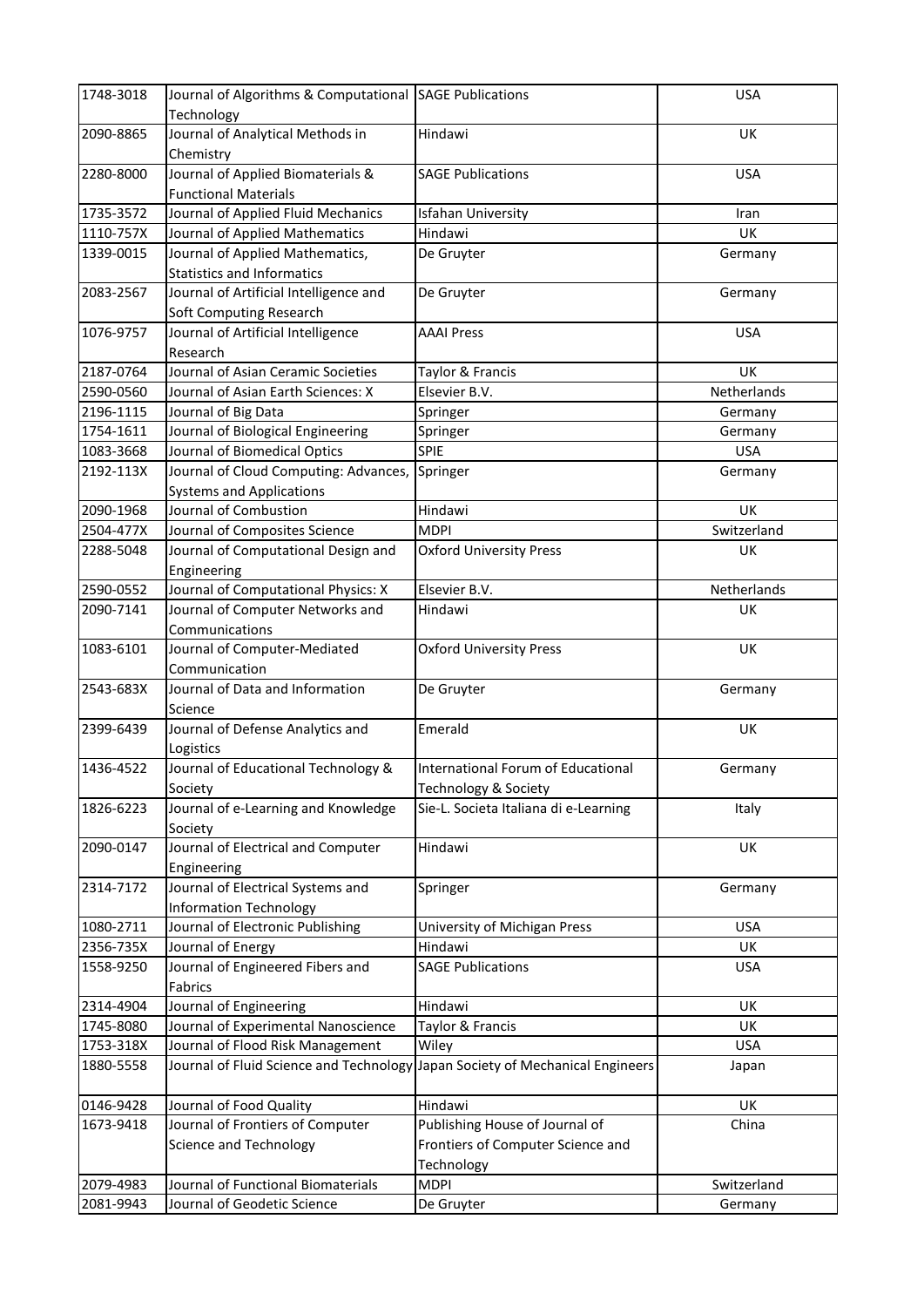| 1742-2132 | Journal of Geophysics and Engineering            | <b>Oxford University Press</b>      | UK          |
|-----------|--------------------------------------------------|-------------------------------------|-------------|
| 2040-2295 | Journal of Healthcare Engineering                | Hindawi                             | UK          |
| 1008-1542 | Journal of Hebei University of Science           | Hebei University of Science and     | China       |
|           | and Technology                                   | Technology                          |             |
| 1029-8479 | Journal of High Energy Physics                   | Springer                            | Germany     |
| 2589-9155 | Journal of Hydrology X                           | Elsevier B.V.                       | Netherlands |
| 2214-5818 | Journal of Hydrology: Regional Studies           | Elsevier B.V.                       | Netherlands |
|           |                                                  |                                     |             |
| 2313-433X | Journal of Imaging                               | <b>MDPI</b>                         | Switzerland |
| 1846-3312 | Journal of Information and                       | University of Zagreb                | Croatia     |
|           | <b>Organizational Sciences</b>                   |                                     |             |
| 1598-0316 | Journal of Information Display                   | Taylor & Francis                    | UK          |
| 1874-4753 | Journal of Information Technology in             | Royal Institute of Technology       | Sweden      |
|           | Construction                                     |                                     |             |
| 2444-569X | Journal of Innovation & Knowledge                | Elsevier B.V.                       | Netherlands |
| 1793-5458 | Journal of Innovative Optical Health<br>Sciences | World Scientific Publishing Company | Singapore   |
| 2095-3119 | Journal of Integrative Agriculture               | Elsevier B.V.                       | Netherlands |
| 1613-4516 | Journal of Integrative Bioinformatics            | De Gruyter                          | Germany     |
| 1943-815X | Journal of Integrative Environmental             | Taylor & Francis                    | <b>UK</b>   |
|           | <b>Sciences</b>                                  |                                     |             |
| 2399-9802 | Journal of Intelligent and Connected<br>Vehicles | Emerald                             | UK          |
| 2191-026X | Journal of Intelligent Systems                   | De Gruyter                          | Germany     |
| 1319-1578 | Journal of King Saud University -                | Elsevier B.V.                       | Netherlands |
|           | <b>Computer and Information Sciences</b>         |                                     |             |
| 1018-3639 | Journal of King Saud University -                | Elsevier B.V.                       | Netherlands |
|           | <b>Engineering Sciences</b>                      |                                     |             |
| 1461-3484 | Journal of Low Frequency Noise,                  | <b>SAGE Publications</b>            | <b>USA</b>  |
|           | <b>Vibration and Active Control</b>              |                                     |             |
| 2079-9268 | Journal of Low Power Electronics and             | <b>MDPI</b>                         | Switzerland |
|           | Applications                                     |                                     |             |
| 2213-9567 | Journal of Magnesium and Alloys                  | Elsevier B.V.                       | Netherlands |
| 2096-2320 | Journal of Management Science and                | Elsevier B.V.                       | Netherlands |
|           | Engineering                                      |                                     |             |
| 2504-4494 | Journal of Manufacturing and                     | <b>MDPI</b>                         | Switzerland |
|           | <b>Materials Processing</b>                      |                                     |             |
| 2077-1312 | Journal of Marine Science and                    | <b>MDPI</b>                         | Switzerland |
|           | Engineering                                      |                                     |             |
| 2238-7854 | Journal of Materials Research and<br>Technology  | Elsevier B.V.                       | Netherlands |
| 0957-4530 | Journal of Materials Science: Materials          | Springer                            | Germany     |
|           | in Medicine                                      |                                     |             |
| 2352-8478 | Journal of Materiomics                           | Elsevier B.V.                       | Netherlands |
| 1862-2984 | Journal of Mathematical Cryptology               | De Gruyter                          | Germany     |
| 2335-2124 | Journal of Measurements in                       | JVE International                   | Lithuania   |
|           | Engineering                                      |                                     |             |
| 1727-7191 | Journal of Mechanics                             | <b>Cambridge University Press</b>   | UK          |
| 2196-5420 | Journal of Modern Power Systems and              | <b>IEEE</b>                         | <b>USA</b>  |
|           | Clean Energy                                     |                                     |             |
| 1477-3155 | Journal of Nanobiotechnology                     | Springer                            | Germany     |
| 1687-4110 | Journal of Nanomaterials                         | Hindawi                             | UK          |
| 1687-9503 | Journal of Nanotechnology                        | Hindawi                             | UK          |
| 2468-256X | Journal of Natural Gas Geoscience                | Elsevier B.V.                       | Netherlands |
| 2590-1591 | Journal of Non-Crystalline Solids: X             | Elsevier B.V.                       | Netherlands |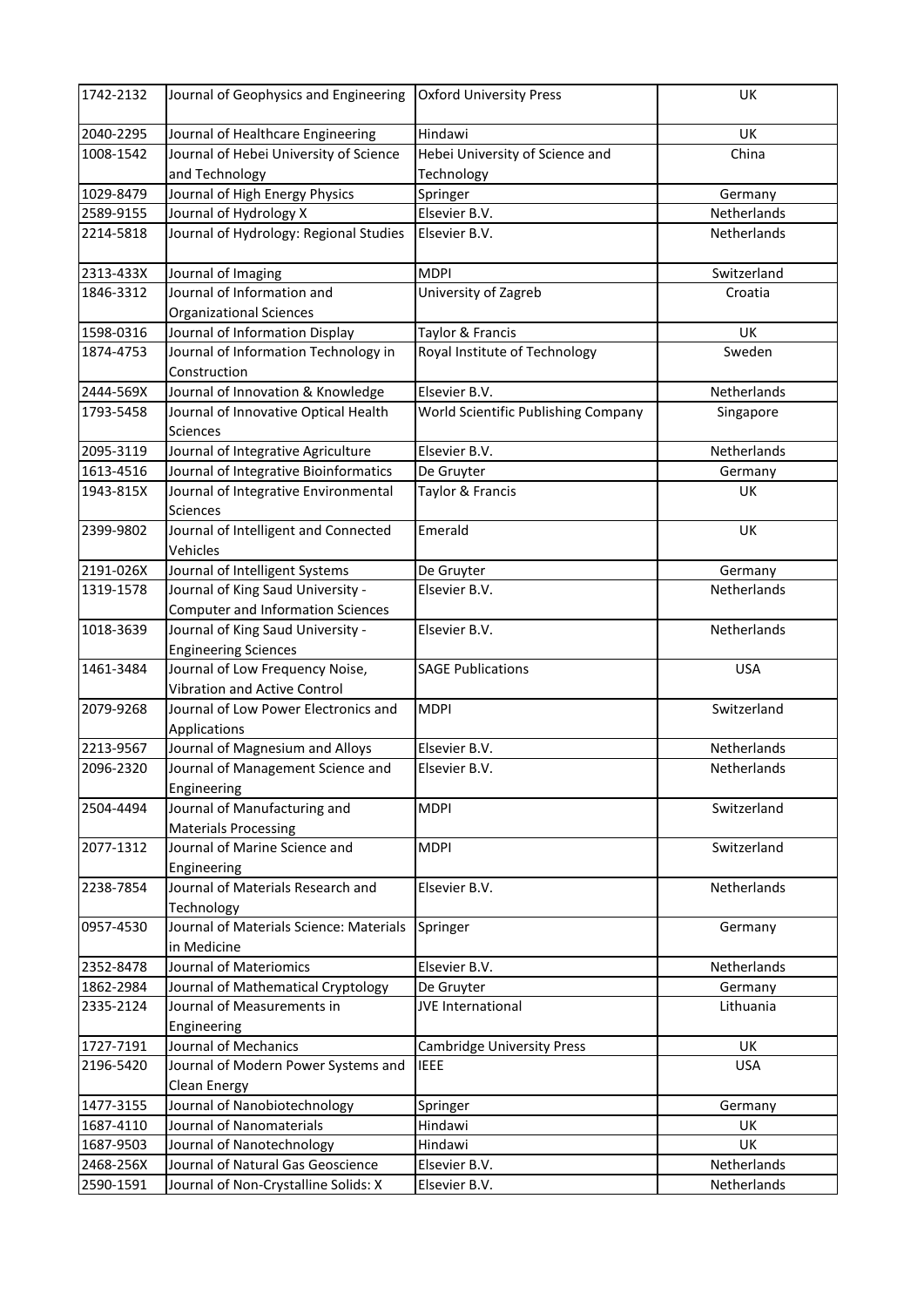| 1000-2758 | Journal of Northwestern Polytechnical       | <b>EDP Sciences</b>                    | France      |
|-----------|---------------------------------------------|----------------------------------------|-------------|
|           | University                                  |                                        |             |
| 2468-0133 | Journal of Ocean Engineering and<br>Science | Elsevier B.V.                          | Netherlands |
| 2399-6528 | Journal of Physics Communications           | <b>IOP Publishing</b>                  | UK          |
| 2632-072X | Journal of Physics: Complexity              | <b>IOP Publishing</b>                  | <b>UK</b>   |
| 2515-7655 | Journal of Physics: Energy                  | <b>IOP Publishing</b>                  | UK          |
| 2515-7639 | Journal of Physics: Materials               | <b>IOP Publishing</b>                  | UK          |
| 2515-7647 | Journal of Physics: Photonics               | <b>IOP Publishing</b>                  | UK          |
| 1687-952X | Journal of Probability and Statistics       | Hindawi                                | UK          |
| 0449-3060 | Journal of Radiation Research               | <b>Oxford University Press</b>         | <b>UK</b>   |
| 2314-4386 | Journal of Renewable Energy                 | Hindawi                                | UK          |
| 1044-677X | Journal of Research of the National         | National Institute of Standards and    | <b>USA</b>  |
|           | Institute of Standards and Technology       | Technology                             |             |
| 1687-9600 | Journal of Robotics                         | Hindawi                                | UK          |
| 1674-7755 | Journal of Rock Mechanics and               | Elsevier B.V.                          | Netherlands |
|           | Geotechnical Engineering                    |                                        |             |
| 2468-2179 | Journal of Science: Advanced Materials      | Elsevier B.V.                          | Netherlands |
|           | and Devices                                 |                                        |             |
| 0022-4456 | Journal of Scientific and Industrial        | National Institute of Science          | India       |
|           | Research                                    | Communication and Information          |             |
|           |                                             |                                        |             |
|           | Journal of Sea Research                     | Resources                              |             |
| 1385-1101 |                                             | Elsevier B.V.                          | Netherlands |
| 2224-2708 | Journal of Sensor and Actuator              | <b>MDPI</b>                            | Switzerland |
|           | <b>Networks</b>                             |                                        |             |
| 1687-725X | Journal of Sensors                          | Hindawi                                | <b>UK</b>   |
| 1006-2467 | Journal of Shanghai Jiao Tong               | Shanghai Jiao Tong University Press    | China       |
|           | University                                  |                                        |             |
| 2115-7251 | Journal of Space Weather and Space          | <b>EDP Sciences</b>                    | France      |
|           | Climate                                     |                                        |             |
| 2314-4920 | Journal of Spectroscopy                     | Hindawi                                | <b>UK</b>   |
| 1600-5775 | Journal of Synchrotron Radiation            | International Union of Crystallography | <b>UK</b>   |
| 1045-1064 | Journal of Technology Education             | Virginia Polytechnic Institute         | <b>USA</b>  |
| 0104-6500 | Journal of the Brazilian Computer           | Springer                               | Germany     |
|           | Society                                     |                                        |             |
| 1990-2573 | Journal of the European Optical             | Springer                               | Germany     |
|           | Society-Rapid Publications                  |                                        |             |
| 2191-0243 | Journal of the Mechanical Behavior of       | De Gruyter                             | Germany     |
|           | <b>Materials</b>                            |                                        |             |
| 1880-5566 | Journal of Thermal Science and              | Japan Society of Mechanical            | Japan       |
|           | Technology                                  | <b>Engineers and The Heat Transfer</b> |             |
|           |                                             | Society of Japan                       |             |
| 1392-8716 | Journal of Vibroengineering                 | JVE International                      | Lithuania   |
| 1435-0211 | Journal of Wood Science                     | Springer                               | Germany     |
| 0288-4534 | <b>KONA Powder and Particle Journal</b>     | Hosokawa Powder Technology             | Japan       |
|           |                                             | Foundation                             |             |
| 1435-5205 | <b>LIBER Quarterly</b>                      | K.G. Saur Verlag                       | Germany     |
| 1756-1086 | Library and Information Research            | <b>CILIP</b>                           | UK          |
| 2047-7538 | Light: Science & Applications               | Nature Publishing Group                | UK          |
| 2300-7575 | Limnological Review                         | De Gruyter                             | Germany     |
| 2378-2242 | Limnology and Oceanography Letters          |                                        | <b>USA</b>  |
|           | Living Reviews in Relativity                | Wiley                                  |             |
| 2367-3613 |                                             | Springer                               | Germany     |
| 2367-3648 | Living Reviews in Solar Physics             | Springer                               | Germany     |
| 1860-5974 | Logical Methods in Computer Science         | Technical University of Braunschweig   | Germany     |
| 2075-4442 | Lubricants                                  | <b>MDPI</b>                            | Switzerland |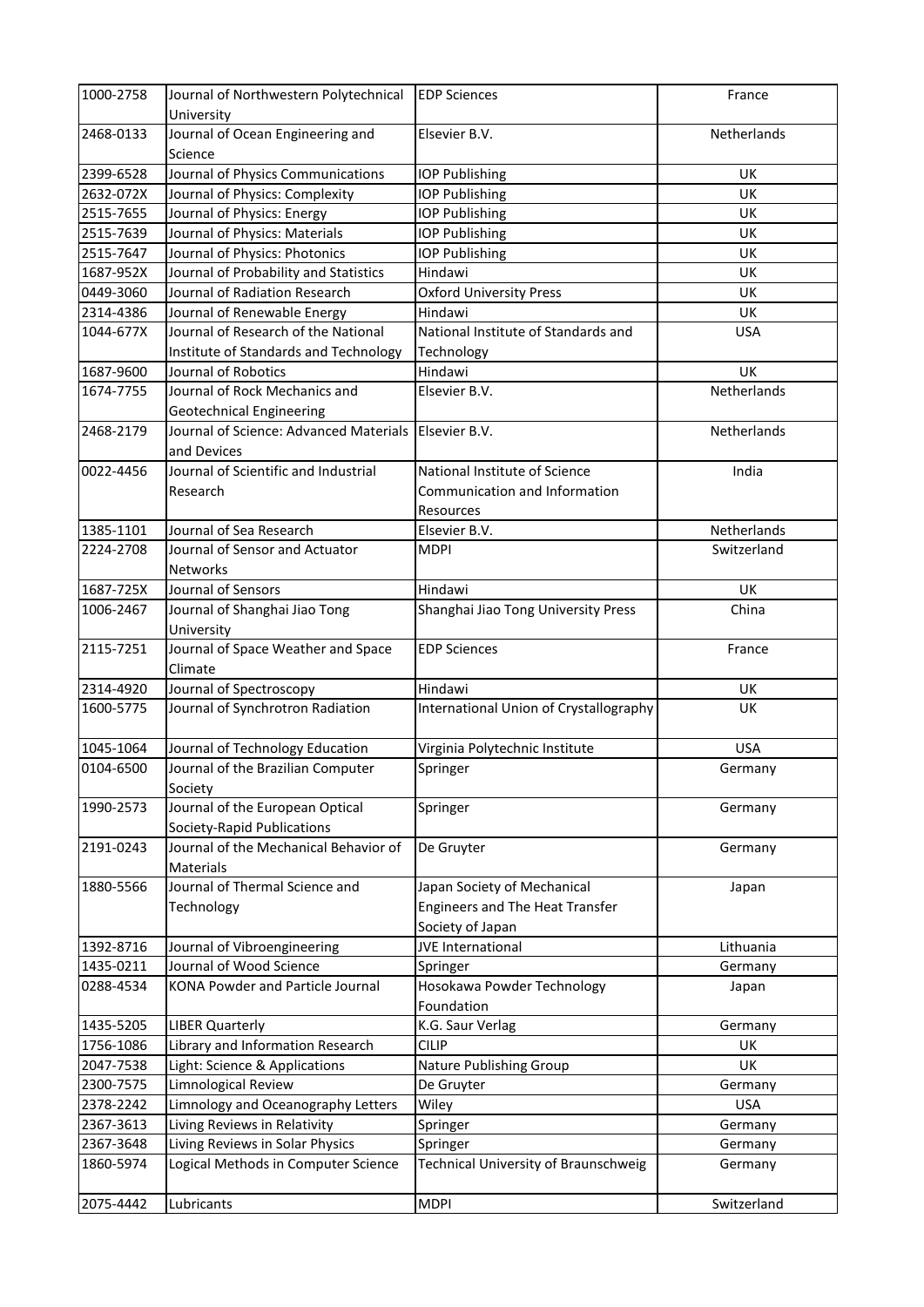| 2632-2153 | Machine Learning: Science and                   | <b>IOP Publishing</b>                    | UK                 |
|-----------|-------------------------------------------------|------------------------------------------|--------------------|
|           | Technology                                      |                                          |                    |
| 2075-1702 | <b>Machines</b>                                 | <b>MDPI</b>                              | Switzerland        |
| 2312-7481 | Magnetochemistry                                | <b>MDPI</b>                              | Switzerland        |
| 2450-5781 | Management Systems in Production<br>Engineering | De Gruyter                               | Germany            |
| 2265-4224 | Manufacturing Review                            | <b>EDP Sciences</b>                      | France             |
| 2261-236X | <b>MATEC Web of Conferences</b>                 | <b>EDP Sciences</b>                      | France             |
| 1996-1944 | <b>Materials</b>                                | <b>MDPI</b>                              | Switzerland        |
| 0264-1275 | Materials & Design                              | Elsevier B.V.                            | <b>Netherlands</b> |
| 1854-7400 | <b>Materials and Geoenvironment</b>             | De Gruyter                               | Germany            |
| 2633-4356 | Materials for Quantum Technology                | <b>IOP Publishing</b>                    | UK                 |
| 2194-1459 | Materials For Renewable and                     | Springer                                 | Germany            |
|           | Sustainable Energy                              |                                          |                    |
| 2590-1508 | Materials Letters: X                            | Elsevier B.V.                            | Netherlands        |
| 2053-1591 | <b>Materials Research Express</b>               | <b>IOP Publishing</b>                    | <b>UK</b>          |
| 2166-3831 | <b>Materials Research Letters</b>               | Taylor & Francis                         | UK                 |
| 2589-2991 | Materials Science for Energy                    | Elsevier B.V.                            | Netherlands        |
|           | Technologies                                    |                                          |                    |
| 2083-134X | <b>Materials Science-Poland</b>                 | De Gruyter                               | Germany            |
| 2509-8012 | <b>Materials Theory</b>                         | Springer                                 | Germany            |
| 2590-0498 | <b>Materials Today Advances</b>                 | Elsevier B.V.                            | <b>Netherlands</b> |
| 2297-8747 | Mathematical and Computational                  | <b>MDPI</b>                              | Switzerland        |
|           | Applications                                    |                                          |                    |
| 1387-3954 | Mathematical and Computer                       | Taylor & Francis                         | UK                 |
|           | Modelling of Dynamical Systems                  |                                          |                    |
| 1024-123X | Mathematical Problems in Engineering            | Hindawi                                  | UK                 |
|           |                                                 |                                          |                    |
| 2412-5911 | Mathematics and Mathematical                    | ICSTI: On behalf of National             | Russia             |
|           | Modeling                                        | <b>Electronic-Information Consortium</b> |                    |
|           |                                                 | (NEICON)                                 |                    |
| 0020-2940 | <b>Measurement and Control</b>                  | <b>SAGE Publications</b>                 | <b>USA</b>         |
| 1335-8871 | <b>Measurement Science Review</b>               | De Gruyter                               | Germany            |
| 2187-9745 | Mechanical Engineering Journal                  | Japan Society of Mechanical Engineers    | Japan              |
| 2257-7777 | Mechanics & Industry                            | <b>EDP Sciences</b>                      | France             |
| 1392-1207 | Mechanika                                       | Kaunas University of Technology          | Lithuania          |
| 0254-7821 | Mehran University Research Journal of           | Mehran University of Engineering &       | Pakistan           |
|           | <b>Engineering and Technology</b>               | Technology                               |                    |
| 2077-0375 | Membranes                                       | <b>MDPI</b>                              | Switzerland        |
| 2214-0301 | <b>Metabolic Engineering</b>                    | Elsevier B.V.                            | Netherlands        |
|           | Communications                                  |                                          |                    |
| 1024-1809 | Metallofizika i Noveishie Tekhnologii           | National Academy of Sciences of          | Ukraine            |
|           |                                                 | Ukraine                                  |                    |
| 2075-4701 | Metals                                          | <b>MDPI</b>                              | Switzerland        |
| 1350-4827 | <b>Meteorological Applications</b>              | Wiley                                    | <b>USA</b>         |
| 0941-2948 | Meteorologische Zeitschrift                     | Schweizerbart Science Publishers         | Germany            |
| 1750-0443 | Micro & Nano Letters                            | IET                                      | UK                 |
| 2590-0072 | Micro and Nano Engineering                      | Elsevier B.V.                            | Netherlands        |
| 2213-9621 | Micro and Nano Systems Letters                  | Springer                                 | Germany            |
| 2072-666X | Micromachines                                   | <b>MDPI</b>                              | Switzerland        |
| 2055-7434 | Microsystems & Nanoengineering                  | Nature Publishing Group                  | UK                 |
| 2075-163X | Minerals                                        | <b>MDPI</b>                              | Switzerland        |
| 1574-017X | <b>Mobile Information Systems</b>               | Hindawi                                  | UK                 |
| 0332-7353 | Modeling, Identification and Control            | Norwegian Society of Automatic           | Norway             |
|           |                                                 | Control                                  |                    |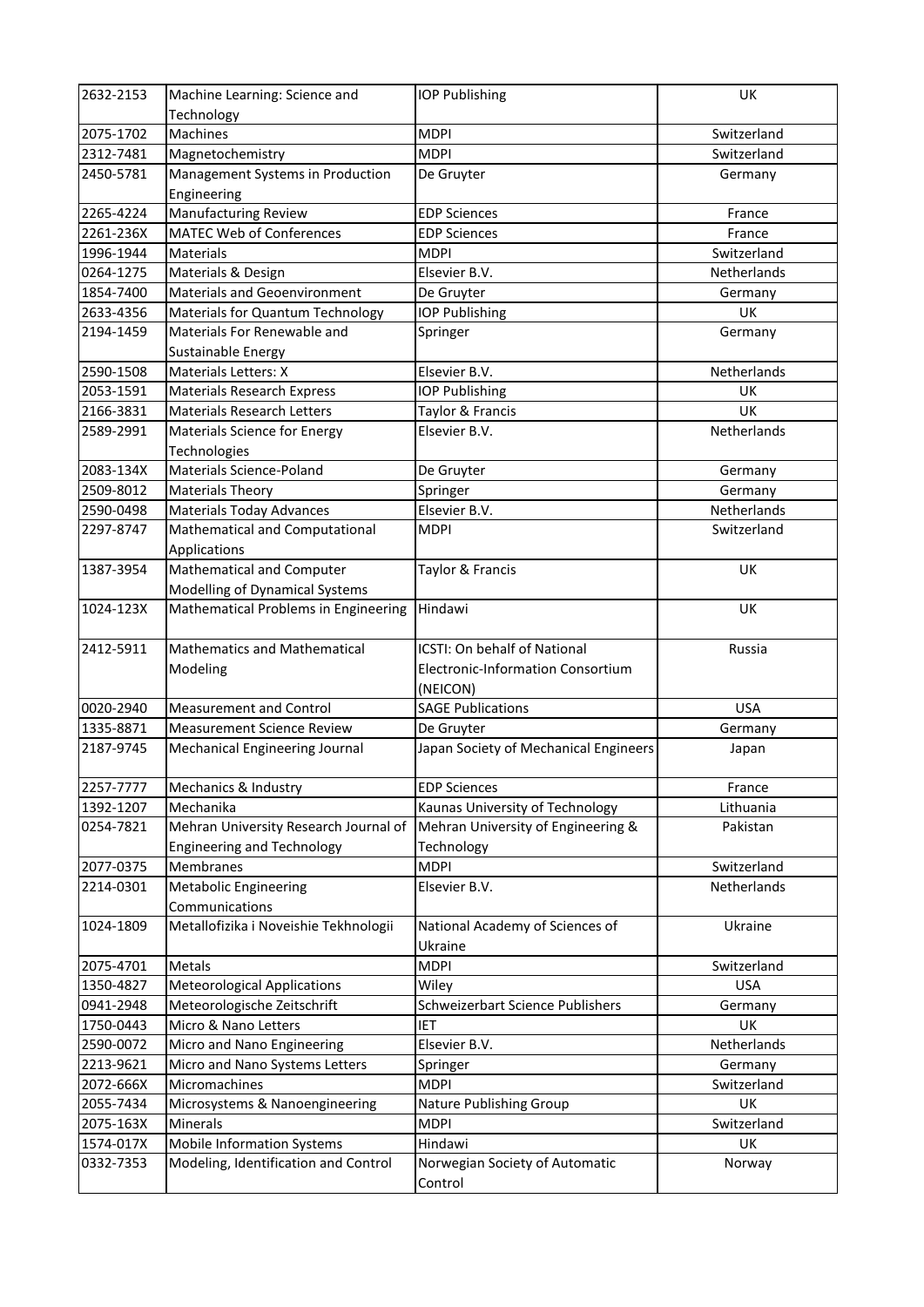| 1687-5591 | Modelling and Simulation in                      | Hindawi                         | UK          |
|-----------|--------------------------------------------------|---------------------------------|-------------|
|           | Engineering                                      |                                 |             |
| 2066-6934 | Modelling in Civil and Environmental             | De Gruyter                      | Germany     |
|           | Engineering                                      |                                 |             |
| 2414-4088 | Multimodal Technologies and                      | <b>MDPI</b>                     | Switzerland |
|           | Interaction                                      |                                 |             |
| 2196-5404 | Nano Convergence                                 | Springer                        | Germany     |
| 2632-959X | Nano Express                                     | <b>IOP Publishing</b>           | <b>UK</b>   |
| 2589-9651 | Nano Materials Science                           | Elsevier B.V.                   | Netherlands |
| 2055-0324 | Nanocomposites                                   | Taylor & Francis                | UK          |
| 2299-680X | Nanofabrication                                  | De Gruyter                      | Germany     |
| 2079-4991 | Nanomaterials                                    | <b>MDPI</b>                     | Switzerland |
| 1847-9804 | Nanomaterials and Nanotechnology                 | <b>SAGE Publications</b>        | <b>USA</b>  |
| 2311-6706 | Nano-Micro Letters                               | Springer                        | Germany     |
| 2192-8606 | Nanophotonics                                    | De Gruyter                      | Germany     |
| 2516-0230 | Nanoscale Advances                               | Royal Society of Chemistry      | UK          |
| 2589-5540 | Nanotechnology and Precision                     | <b>AIP Publishing</b>           | <b>USA</b>  |
|           | Engineering                                      |                                 |             |
| 2191-9089 | Nanotechnology Reviews                           | De Gruyter                      | Germany     |
| 2095-5138 | <b>National Science Review</b>                   | <b>Oxford University Press</b>  | UK          |
| 2352-8540 | Natural Gas Industry B                           | Elsevier B.V.                   | Netherlands |
| 2041-1723 | <b>Nature Communications</b>                     | Nature Publishing Group         | UK          |
| 2634-4386 | Neuromorphic Computing and                       | <b>IOP Publishing</b>           | UK          |
|           | Engineering                                      |                                 |             |
| 2329-423X | Neurophotonics                                   | <b>SPIE</b>                     | <b>USA</b>  |
| 1871-6784 | New Biotechnology                                | Elsevier B.V.                   | Netherlands |
| 1367-2630 | New Journal of Physics                           | <b>IOP Publishing</b>           | UK          |
| 2084-879X | <b>Noise Mapping</b>                             | De Gruyter                      | Germany     |
| 1392-5113 | Nonlinear Analysis: Modelling and                | Vilnius University Institute of | Lithuania   |
|           | Control                                          | Mathematics and Informatics     |             |
| 2192-8010 | Nonlinear Engineering. Modeling and              | De Gruyter                      | Germany     |
|           | Application                                      |                                 |             |
| 2545-2819 | Nordic Concrete Research                         | De Gruyter                      | Germany     |
| 1884-4049 | <b>NPG Asia Materials</b>                        | Nature Publishing Group         | UK          |
| 2397-7132 | npj 2D Materials and Applications                | <b>Nature Publishing Group</b>  | UK          |
| 2059-7037 | npj Clean Water                                  | Nature Publishing Group         | UK          |
| 2397-3722 | npj Climate and Atmospheric Science              | Nature Publishing Group         | UK          |
| 2057-3960 | npj Computational Materials                      | Nature Publishing Group         | <b>UK</b>   |
| 2398-6352 |                                                  |                                 | UK          |
|           | npj Digital Medicine<br>npj Flexible Electronics | Nature Publishing Group         |             |
| 2397-4621 |                                                  | Nature Publishing Group         | UK          |
| 2397-2106 | npj Materials Degradation                        | Nature Publishing Group         | UK          |
| 2373-8065 | npj Microgravity                                 | Nature Publishing Group         | UK          |
| 2056-6387 | npj Quantum Information                          | Nature Publishing Group         | UK          |
| 2397-4648 | npj Quantum Materials                            | Nature Publishing Group         | UK          |
| 2396-8370 | npj Science of Food                              | Nature Publishing Group         | UK          |
| 1738-5733 | Nuclear Engineering and Technology               | Elsevier B.V.                   | Netherlands |
| 2352-1791 | <b>Nuclear Materials and Energy</b>              | Elsevier B.V.                   | Netherlands |
| 0550-3213 | <b>Nuclear Physics B</b>                         | Elsevier B.V.                   | Netherlands |
| 0029-5922 | Nukleonika                                       | De Gruyter                      | Germany     |
| 0078-3234 | Oceanologia                                      | Elsevier B.V.                   | Netherlands |
| 2299-1093 | Open Computer Science                            | De Gruyter                      | Germany     |
| 2391-5439 | Open Engineering                                 | De Gruyter                      | Germany     |
| 2391-5447 | Open Geosciences                                 | De Gruyter                      | Germany     |
| 2391-5471 | Open Physics                                     | De Gruyter                      | Germany     |
| 2352-9520 | OpenNano                                         | Elsevier B.V.                   | Netherlands |
| 2081-8858 | <b>Operations Research and Decisions</b>         | Wydawnictwo Politechniki        | Poland      |
|           |                                                  | Wroclawskiej                    |             |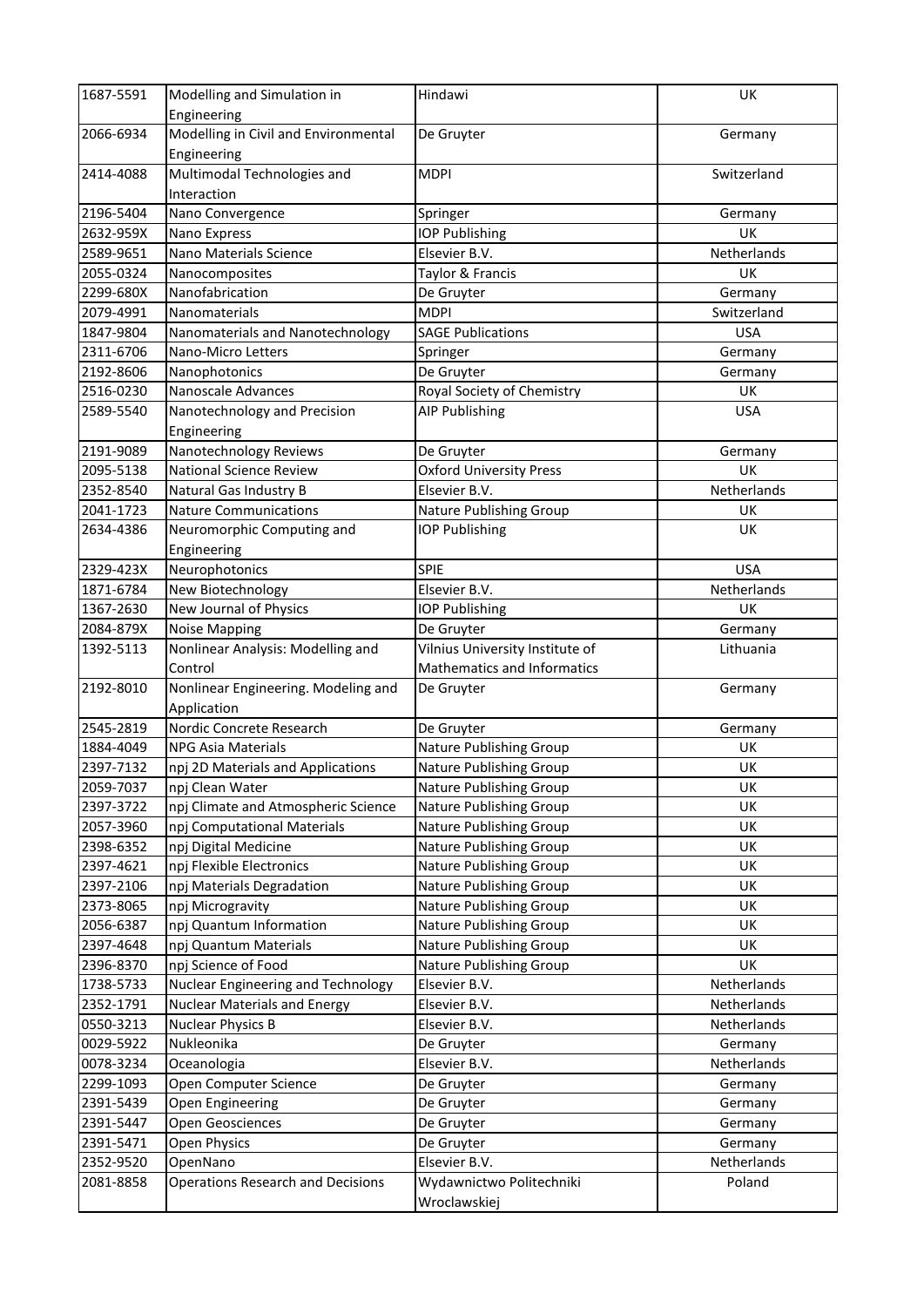| 2214-7160 | <b>Operations Research Perspectives</b>                    | Elsevier B.V.                                  | Netherlands     |
|-----------|------------------------------------------------------------|------------------------------------------------|-----------------|
| 2590-1478 | <b>Optical Materials: X</b>                                | Elsevier B.V.                                  | Netherlands     |
| 1847-6228 | Organization, Technology and                               | De Gruyter                                     | Germany         |
|           | Management in Construction: An                             |                                                |                 |
|           | International Journal                                      |                                                |                 |
| 0259-191X | ORION                                                      | Operations Research Society of South<br>Africa | South Africa    |
| 2081-4836 | Paladyn, Journal of Behavioral Robotics De Gruyter         |                                                | Germany         |
|           | Particles                                                  |                                                |                 |
| 2571-712X |                                                            | <b>MDPI</b>                                    | Switzerland     |
| 1413-9936 | Perspectivas em Ciencia da Informacao                      | Universidade Federal de Minas Gerais           | <b>Brazil</b>   |
| 2405-6561 | Petroleum                                                  | Elsevier B.V.                                  | Netherlands     |
| 1876-3804 | Petroleum Exploration and<br>Development                   | Elsevier B.V.                                  | Netherlands     |
| 2096-2495 | Petroleum Research                                         | Elsevier B.V.                                  | Netherlands     |
| 2213-5979 | Photoacoustics                                             | Elsevier B.V.                                  | Netherlands     |
| 1674-9251 | <b>Photonic Sensors</b>                                    | Springer                                       | Germany         |
| 2304-6732 | Photonics                                                  | <b>MDPI</b>                                    | Switzerland     |
| 2662-1991 | PhotoniX                                                   | Springer                                       | Germany         |
| 2469-9888 | Physical Review Accelerators and<br><b>Beams</b>           | APS - American Physical Society                | <b>USA</b>      |
| 2469-9896 | Physical Review Physics Education<br>Research              | APS - American Physical Society                | <b>USA</b>      |
| 2643-1564 | Physical Review Research                                   | APS - American Physical Society                | <b>USA</b>      |
| 2160-3308 | Physical Review X                                          | APS - American Physical Society                | <b>USA</b>      |
| 2624-8174 | Physics                                                    | <b>MDPI</b>                                    | Switzerland     |
| 2352-4510 | Physics in Medicine                                        | Elsevier B.V.                                  | Netherlands     |
| 0370-2693 | Physics Letters B                                          | Elsevier B.V.                                  | Netherlands     |
| 2666-0326 | Physics Open                                               | Elsevier B.V.                                  | Netherlands     |
| 2632-3338 | Planetary Science Journal                                  | <b>IOP Publishing</b>                          | UK              |
| 1343-943X | <b>Plant Production Science</b>                            | Taylor & Francis                               | UK              |
| 2571-6182 | Plasma                                                     | <b>MDPI</b>                                    | Switzerland     |
| 1899-4741 | Polish Journal of Chemical Technology                      | De Gruyter                                     | Germany         |
| 2083-7429 | Polish Maritime Research                                   | De Gruyter                                     | Germany         |
| 0142-9418 | <b>Polymer Testing</b>                                     | Elsevier B.V.                                  | Netherlands     |
| 2073-4360 | Polymers                                                   | <b>MDPI</b>                                    | Switzerland     |
| 2543-4292 | <b>Power Electronics and Drives</b>                        | De Gruyter                                     | Germany         |
| 1736-6046 | Proceedings of the Estonian Academy<br>of Sciences         | <b>Estonian Academy Publishers</b>             | Estonia         |
| 2299-0984 | Proceedings on Privacy Enhancing<br>Technologies           | De Gruyter                                     | Germany         |
| 2227-9717 | Processes                                                  | <b>MDPI</b>                                    | Switzerland     |
| 2169-3277 | Production & Manufacturing Research                        | Taylor & Francis                               | UK              |
| 2353-7779 | <b>Production Engineering Archives</b>                     | De Gruyter                                     | Germany         |
| 1002-0071 | Progress in Natural Science: Materials                     | Elsevier B.V.                                  | Netherlands     |
|           | International                                              |                                                |                 |
| 2050-3911 | Progress of Theoretical and<br><b>Experimental Physics</b> | <b>Oxford University Press</b>                 | UK              |
| 2212-540X | Propulsion and Power Research                              | Elsevier B.V.                                  | Netherlands     |
| 2367-2617 | Protection and Control of Modern                           | Springer                                       | Germany         |
|           | Power Systems                                              |                                                |                 |
| 2691-3399 | PRX Quantum                                                | APS - American Physical Society                | <b>USA</b>      |
| 1314-7374 | Quanta                                                     | Quanta                                         | <b>Bulgaria</b> |
| 2641-3337 | Quantitative Science Studies                               | <b>MIT Press</b>                               | <b>USA</b>      |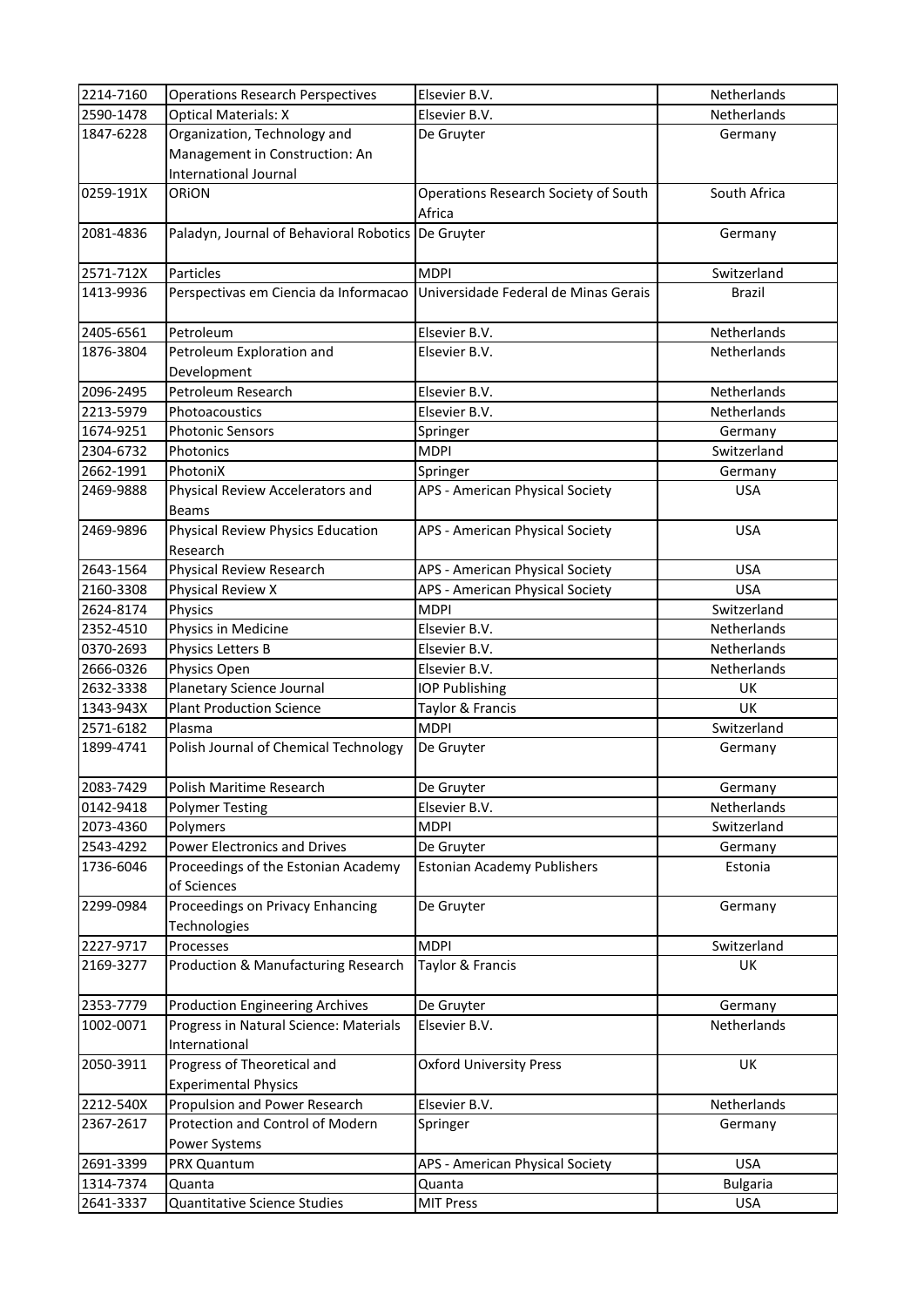| 2412-382X | Quantum Beam Science                    | <b>MDPI</b>                            | Switzerland    |
|-----------|-----------------------------------------|----------------------------------------|----------------|
| 1210-2512 | Radioengineering                        | <b>Brno University of Technology</b>   | Czech Republic |
| 2662-4753 | Railway Engineering Science             | Springer                               | Germany        |
| 2531-0488 | RAUSP Management Journal                | Emerald                                | UK             |
| 2313-4321 | Recycling                               | <b>MDPI</b>                            | Switzerland    |
| 2072-4292 | <b>Remote Sensing</b>                   | <b>MDPI</b>                            | Switzerland    |
| 2493-9439 | Renewable Energy and Environmental      | <b>EDP Sciences</b>                    | France         |
|           | Sustainability                          |                                        |                |
| 2198-994X | Renewables: Wind, Water, and Solar      | Springer                               | Germany        |
| 2096-5168 | Research                                | American Association for the           | <b>USA</b>     |
|           |                                         | Advancement of Science                 |                |
| 2590-0374 | <b>Results in Applied Mathematics</b>   | Elsevier B.V.                          | Netherlands    |
| 2590-1230 | Results in Engineering                  | Elsevier B.V.                          | Netherlands    |
| 2211-3797 | Results in Physics                      | Elsevier B.V.                          | Netherlands    |
| 2405-4283 | Reviews in Physics                      | Elsevier B.V.                          | Netherlands    |
| 1605-8127 | Reviews on Advanced Materials           | De Gruyter                             | Germany        |
|           | Science                                 |                                        |                |
| 1794-1237 | Revista EIA                             | Escuela de Ingenieria de Antioquia     | Colombia       |
| 1697-7912 | Revista Iberoamericana de Automatica    | Universitat Politecnica de Valencia    | Spain          |
|           | e Informatica Industrial                |                                        |                |
| 2386-3781 | Ribagua - Revista Iberoamericana del    | Taylor & Francis                       | <b>UK</b>      |
|           | Agua                                    |                                        |                |
| 2197-4225 | ROBOMECH Journal                        | Springer                               | Germany        |
| 2218-6581 | Robotics                                | <b>MDPI</b>                            | Switzerland    |
| 2286-2218 | Romanian Journal of Transport           | De Gruyter                             | Germany        |
|           | Infrastructure                          |                                        |                |
| 2054-5703 | Royal Society Open Science              | Royal Society                          | <b>UK</b>      |
| 2658-5324 | Russian Journal of Nonlinear Dynamics   | ICSTI: On behalf of Publishing House - | Russia         |
|           |                                         | Institute of Computer Science          |                |
| 0161-0457 | Scanning                                | Hindawi                                | UK             |
| 0792-1233 | Science and Engineering of Composite    | De Gruyter                             | Germany        |
|           | <b>Materials</b>                        |                                        |                |
| 2804-7699 | Science and Technology for Energy       | <b>EDP Sciences</b>                    | France         |
|           | Transition                              |                                        |                |
| 1687-6075 | Science and Technology of Nuclear       | Hindawi                                | UK             |
|           | Installations                           |                                        |                |
| 2468-2276 | Scientific African                      | Elsevier B.V.                          | Netherlands    |
| 2052-4463 | <b>Scientific Data</b>                  | Nature Publishing Group                | <b>UK</b>      |
| 1058-9244 | <b>Scientific Programming</b>           | Hindawi                                | UK             |
| 2356-6140 | Scientific World Journal                | Hindawi                                | UK             |
| 1939-0114 | Security and Communication Networks     | Hindawi                                | UK             |
|           |                                         |                                        |                |
| 1338-7278 | Selected Scientific Papers - Journal of | De Gruyter                             | Germany        |
|           | Civil Engineering                       |                                        |                |
| 1560-8034 | Semiconductor Physics Quantum           | National Academy of Sciences of        | Ukraine        |
|           | Electronics & Optoelectronics           | Ukraine                                |                |
| 2214-1804 | Sensing and Bio-Sensing Research        | Elsevier B.V.                          | Netherlands    |
| 1424-8220 | Sensors                                 | <b>MDPI</b>                            | Switzerland    |
| 0914-4935 | <b>Sensors and Materials</b>            | Scientific Publishing Division of MYU  | Japan          |
|           |                                         | K.K.                                   |                |
| 1070-9622 | Shock and Vibration                     | Hindawi                                | UK             |
| 2624-6120 | Signals                                 | <b>MDPI</b>                            | Switzerland    |
| 1338-3973 | Slovak Journal of Civil Engineering     | De Gruyter                             | Germany        |
| 2624-6511 | <b>Smart Cities</b>                     | <b>MDPI</b>                            | Switzerland    |
| 2196-7091 | <b>Smart Learning Environments</b>      | Springer                               | Germany        |
| 2523-3963 | <b>SN Applied Sciences</b>              | Springer                               | Germany        |
| 2352-7110 | SoftwareX                               | Elsevier B.V.                          | Netherlands    |
|           |                                         |                                        |                |